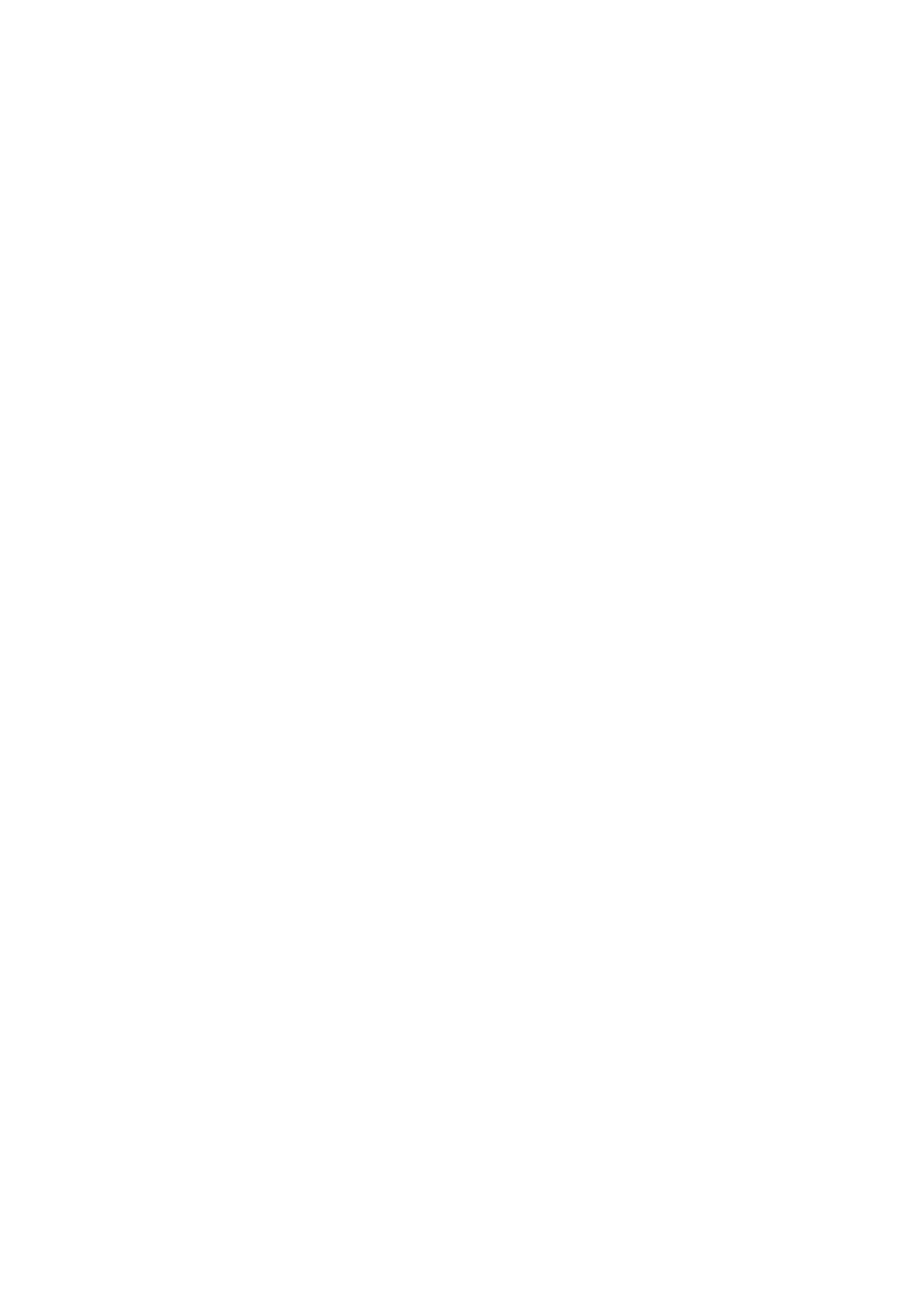

Independent Pricing and Regulatory Tribunal

# **CityRail and Multi Modal tickets from January 2013**

**Draft Determination No. 6, 2012**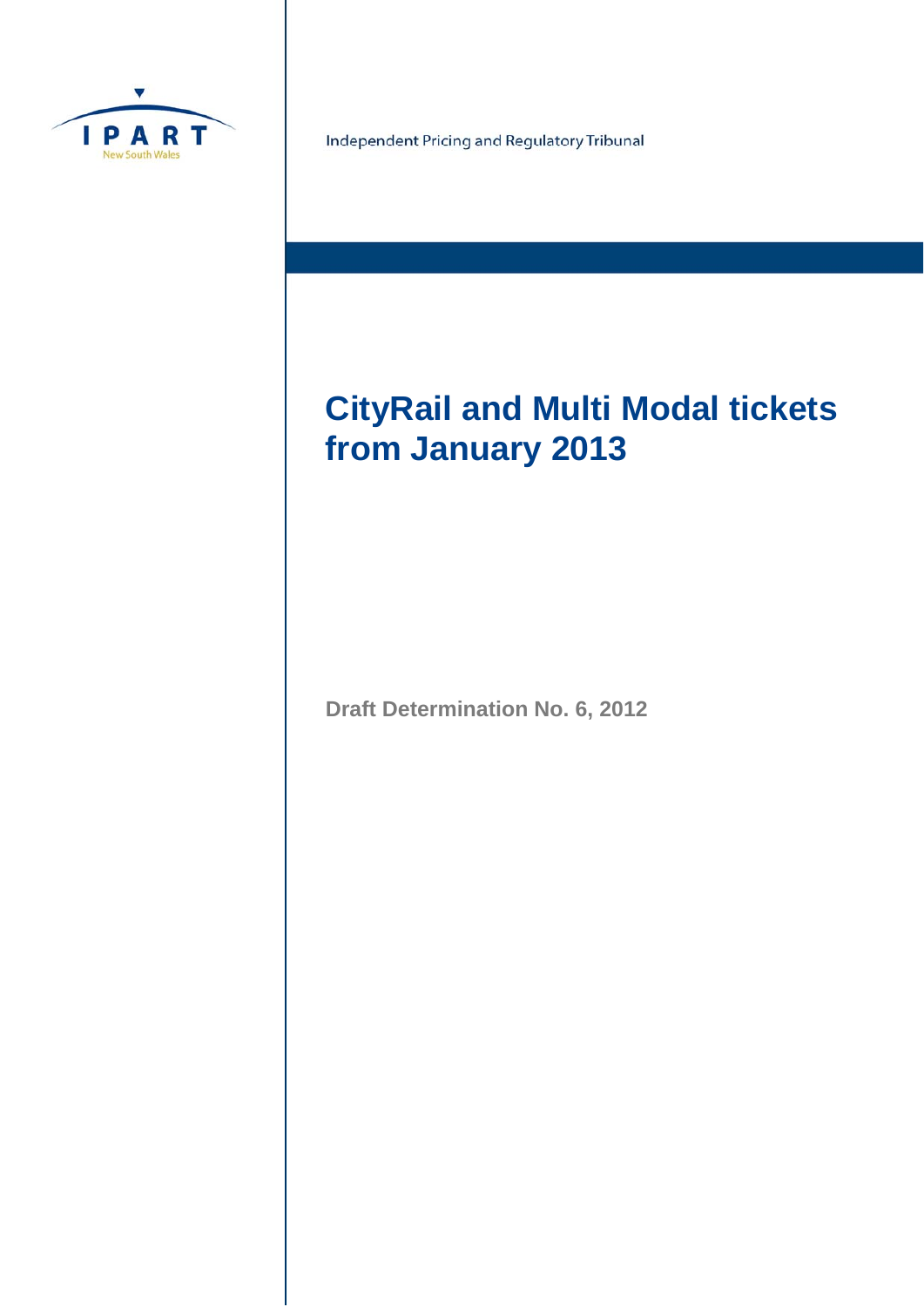© Independent Pricing and Regulatory Tribunal of New South Wales 2012

This work is copyright. The *Copyright Act 1968* permits fair dealing for study, research, news reporting, criticism and review. Selected passages, tables or diagrams may be reproduced for such purposes provided acknowledgement of the source is included.

Draft Det12-06

The Tribunal members for this review are:

Mr Peter J Boxall AO, Chairman Mr James Cox, Chief Executive Officer and Full Time Member

Mr Simon Draper, Part Time Member

Independent Pricing and Regulatory Tribunal of New South Wales PO Box Q290, QVB Post Office NSW 1230 Level 8, 1 Market Street, Sydney NSW 2000 T (02) 9290 8400 F (02) 9290 2061 www.ipart.nsw.gov.au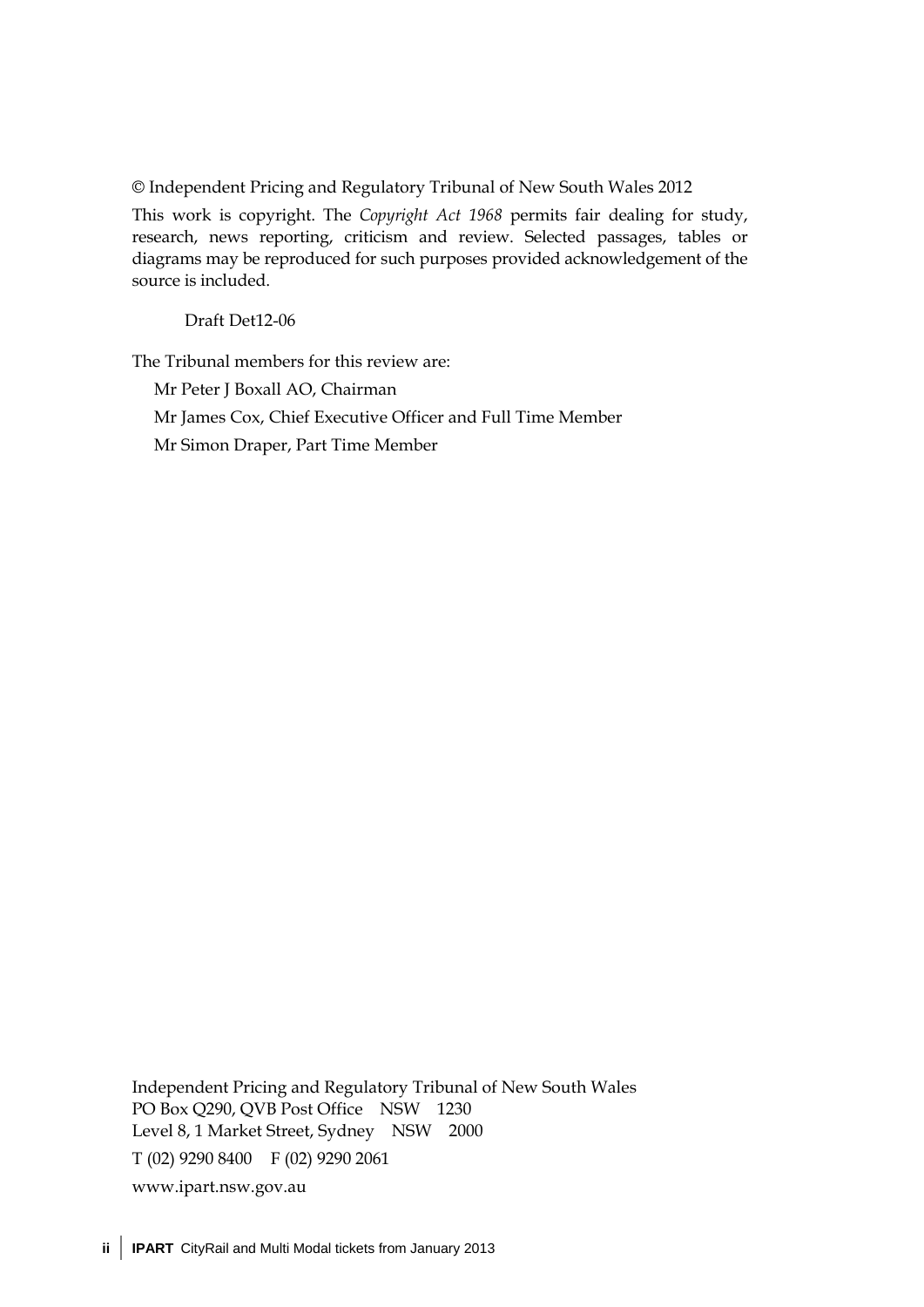## **Contents**

|                                         | <b>Preliminary</b>                                                        |                |
|-----------------------------------------|---------------------------------------------------------------------------|----------------|
| 1                                       | Background - IPART Act                                                    | 1              |
| 2                                       | Background - Passenger Transport Act                                      | $\overline{2}$ |
| 3                                       | Application of this determination                                         | 3              |
| 4                                       | Replacement of Determination No. 4, 2008                                  | 3              |
| 5                                       | Replacement of Determination No. 5, 2008                                  | 3              |
| 6                                       | Compliance with this determination                                        | 3              |
| 7                                       | Monitoring                                                                | $\overline{4}$ |
| 8                                       | <b>Schedules</b>                                                          | 4              |
| <b>Schedule 1 - Maximum prices</b><br>5 |                                                                           |                |
| 1                                       | Application                                                               | 5              |
| 2                                       | <b>Ticket Types</b>                                                       | 5              |
| 3                                       | Maximum prices for Monopoly Train Service Tickets and Multi Modal Tickets | 6              |
| 4                                       | RailCorp required to submit pricing proposal                              | 10             |
| 5                                       | IPART assessment of pricing proposal                                      | 11             |
| 6                                       | Worked example                                                            | 11             |
| <b>Table 1</b>                          |                                                                           | 13             |
|                                         | Schedule 2 - Definitions and interpretation                               | 15             |
| 1                                       | <b>Definitions</b>                                                        | 15             |
| 2                                       | Interpretation                                                            | 21             |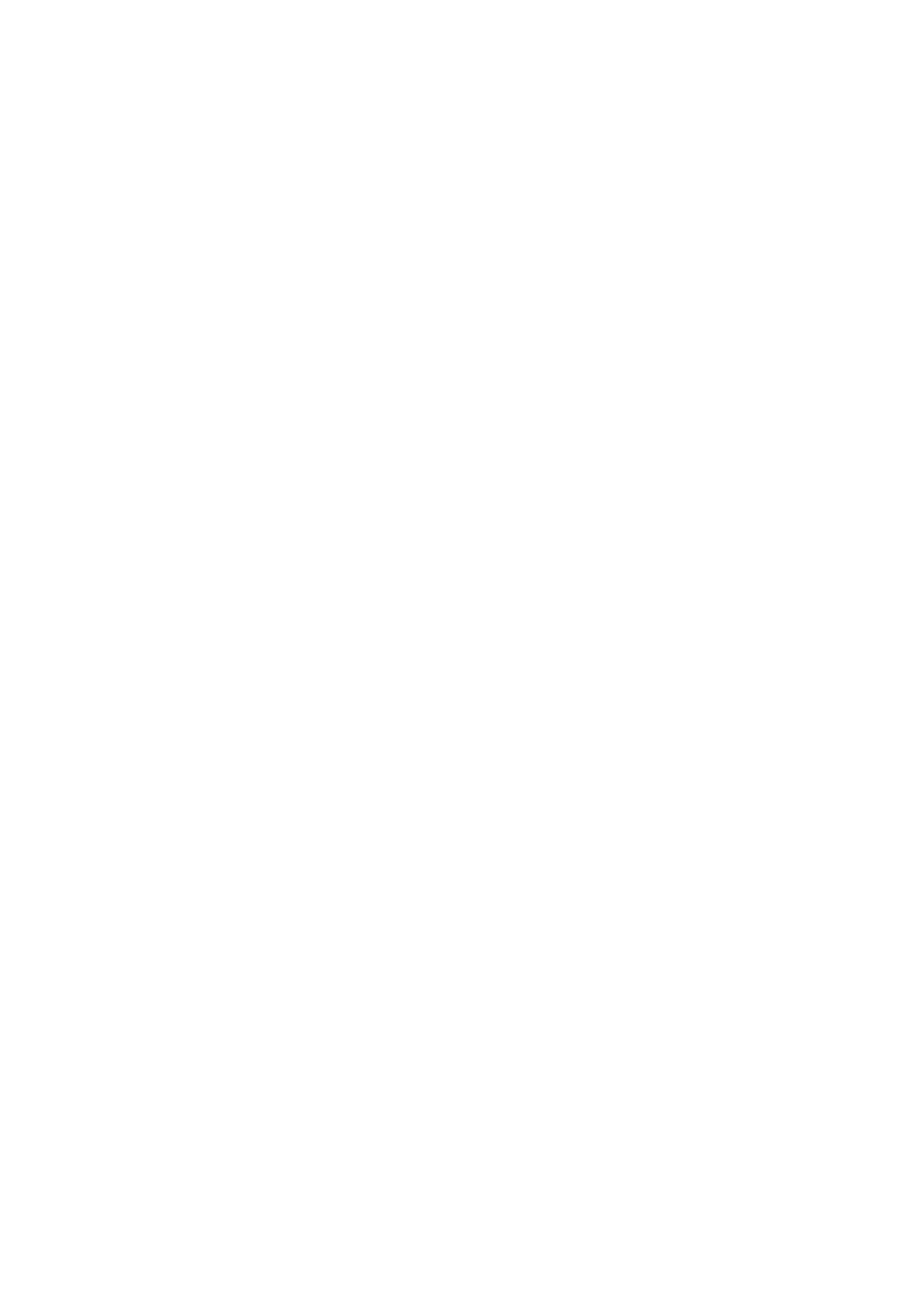## **Preliminary**

### **1 Background – IPART Act**

- (a) Section 11 of the *Independent Pricing and Regulatory Tribunal Act 1992*  (**IPART Act**) provides IPART with a standing reference to conduct investigations and make reports to the Minister on the determination of the pricing for a government monopoly service supplied by a government agency specified in Schedule 1 of the IPART Act.
- (b) Rail Corporation New South Wales (**RailCorp**) is listed as a government agency for the purposes of Schedule 1 of the IPART Act. The services of RailCorp declared as government monopoly services under the *Independent Pricing and Regulatory Tribunal (Passenger Transport Services) Order 1998* (**Order**) are the railway passenger services supplied under the name of "CityRail" by RailCorp excluding the services supplied in accordance with the ticket known as the "SydneyPass" (**Monopoly Train Services**). Accordingly, IPART may determine the maximum prices for the Monopoly Train Services.

[**Note:** The Order applies to RailCorp by operation of clause 122, Schedule 7 of the *Transport Administration Act 1988*]

- (c) State Transit Authority (**STA**) (but excluding any bus services provided by STA under a service contract to which section 28J of the *Passenger Transport Act 1990* (**Passenger Transport Act**) applies) is listed as a government agency for the purposes of Schedule 1 of the IPART Act. The services of STA declared as government monopoly services under the Order are the regular passenger services (within the meaning of the Passenger Transport Act) supplied by the STA but excluding the following:
	- (1) services supplied in accordance with the ticket known as the "SydneyPass";
	- (2) the bus service known as the "Airport Express"; and
	- (3) the bus service known as the "Sydney Explorer", the bus service known as the "Bondi and Bay Explorer" and any other similar bus services operating in any other areas.
- (d) The government monopoly services of the STA under paragraph (c) above include the ferry services in Newcastle which are provided by the Newcastle Buses and Ferries division of STA (**Stockton Ferry Services**). Accordingly, IPART may determine the maximum prices for the Stockton Ferry Services.
- (e) In making this determination, IPART has had regard to a broad range of matters, including the matters set out in section 15(1) of the IPART Act.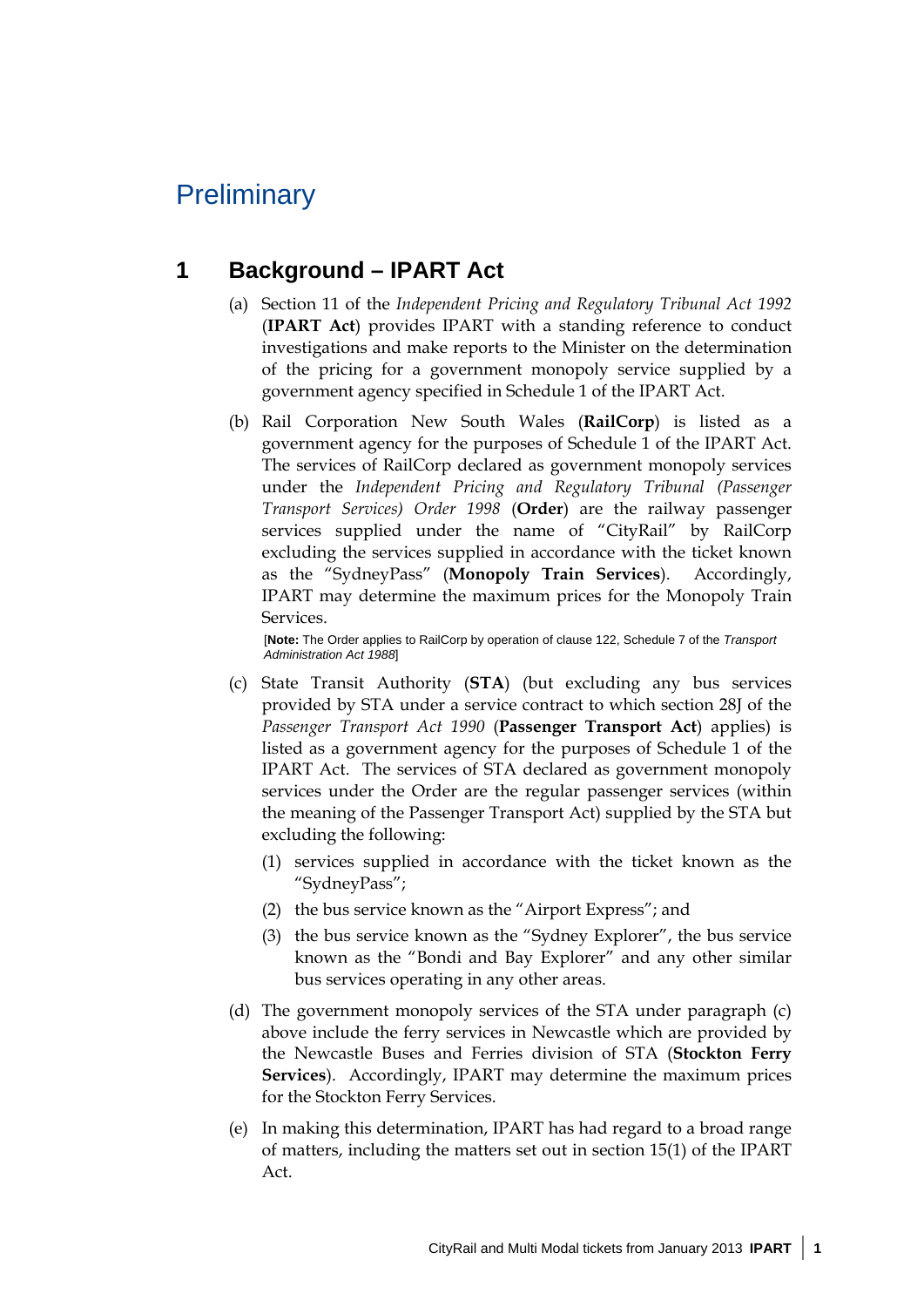- (f) In accordance with section 13A of the IPART Act, IPART has fixed a maximum price for the Monopoly Train Services (including those Monopoly Train Services and Stockton Ferry Services provided under Multi Modal Tickets), by fixing the maximum weighted average percentage increase across Fares.
- (g) On 6 April 2010, the Minister made the *Independent Pricing and Regulatory Tribunal (Passenger Transport Services) Amendment Order 2010* (**Amendment Order**), which excluded certain services from the scope of the Order for the term of the Amendment Order (**Excluded Services**). The Excluded Services are the transport passenger services supplied in accordance with:
	- (1) MyTrain 28-day RailPass (including concession);
	- (2) MyTrain 365-day RailPass (including concession);
	- (3) MyTrain Child Off-peak Return; and
	- (4) MyMulti Day Pass.
- (h) The clause of the Amendment Order which sets out the Excluded Services ceases to have effect:
	- (1) 12 months after the commencement of the clause; and
	- (2) on the date on which Schedule 1 of Determination No. 4, 2008 is replaced by a determination of IPART made under Part 3 of the IPART Act,

whichever is later.

#### **2 Background – Passenger Transport Act**

- (a) Under section 16AE(2) of the Passenger Transport Act, IPART is to conduct investigations and make reports to the Minister on the determination of maximum fares for Regular Ferry Services supplied under a Ferry Service Contract (**Regulated Ferry Services**).
- (b) In making this determination, IPART has had regard to a broad range of matters, including the matters set out in section 16AE(5) of the Passenger Transport Act.
- (c) Under section 28J(2) of the Passenger Transport Act, IPART is to conduct investigations and make reports to the Minister on the determination of maximum fares for Regular Bus Services supplied under a Bus Service Contract (**Regulated Bus Services**).
- (d) In making this determination, IPART has had regard to a broad range of matters, including the matters set out in section 28J(5) of the Passenger Transport Act.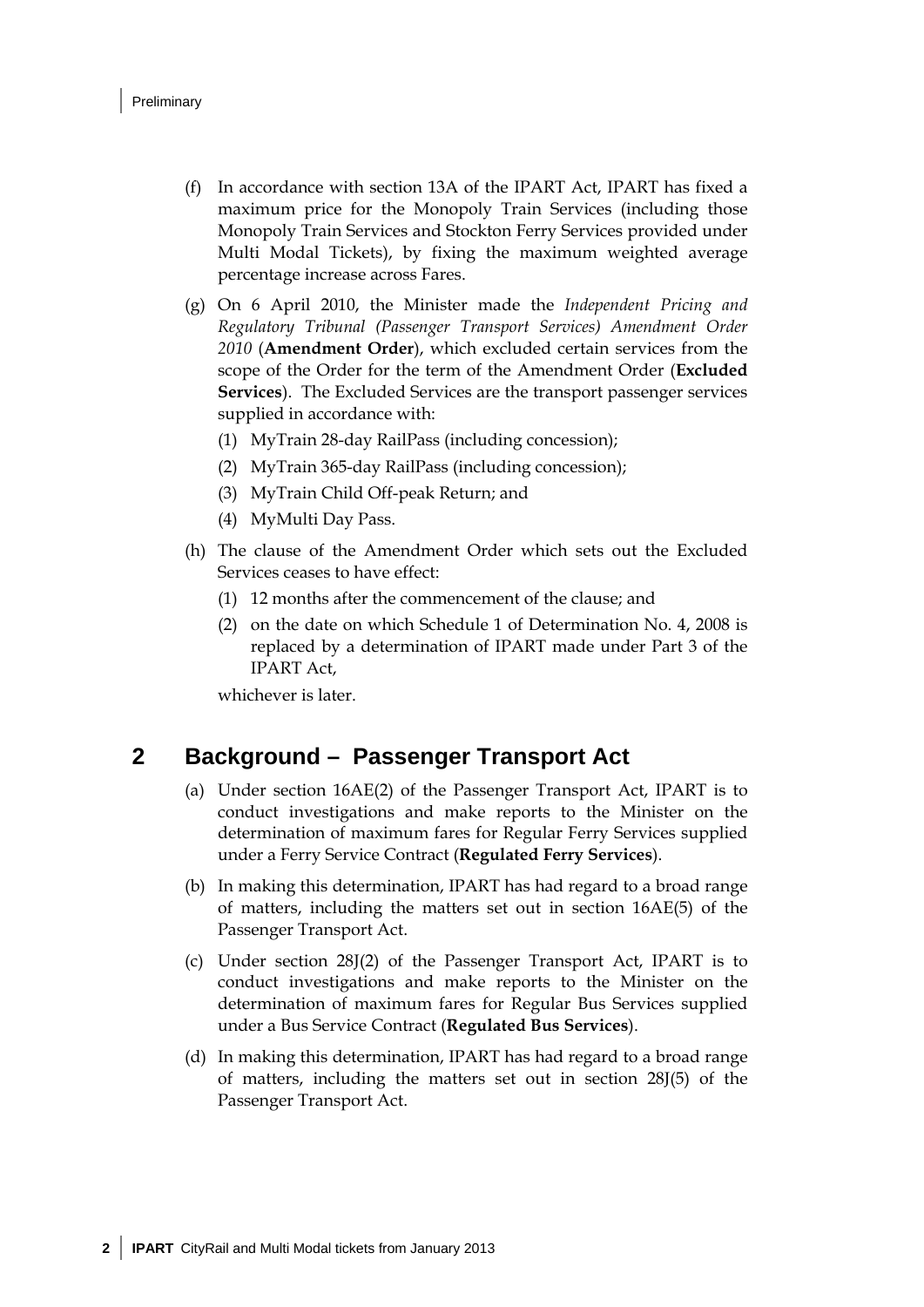### **3 Application of this determination**

- (a) This determination sets out the formulae to be applied to determine maximum prices that:
	- (1) RailCorp may charge for Monopoly Train Service Tickets; and
	- (2) RailCorp, STA and each Contract Holder may charge for Multi Modal Tickets.
- (b) This determination commences on the later of:
	- (1) [2] January 2013; and
	- (2) the date that it is published in the NSW Government Gazette

(**2013 Commencement Date**).

(c) This determination applies from the 2013 Commencement Date until this determination is replaced (**Determination Period**).

### **4 Replacement of Determination No. 4, 2008**

This determination replaces Determination No. 4, 2008 from the 2013 Commencement Date. The replacement does not affect anything done or omitted to be done, or rights or obligations accrued, under Determination No. 4, 2008 prior to its replacement.

### **5 Replacement of Determination No. 5, 2008**

This determination replaces Determination No. 5, 2008 from the 2013 Commencement Date. The replacement does not affect anything done or omitted to be done, or rights or obligations accrued, under Determination No. 5, 2008 prior to its replacement.

#### **6 Compliance with this determination**

Under section 18(2) of the IPART Act:

- (a) RailCorp may not fix its Fares at a level below the maximum level permitted under clause 3 of schedule 1 of this determination; and
- (b) STA may not fix its Fares for Multi Modal Tickets at a level below the maximum price fixed in accordance with clause 3 of schedule 1 of this determination,

without the approval of the Treasurer.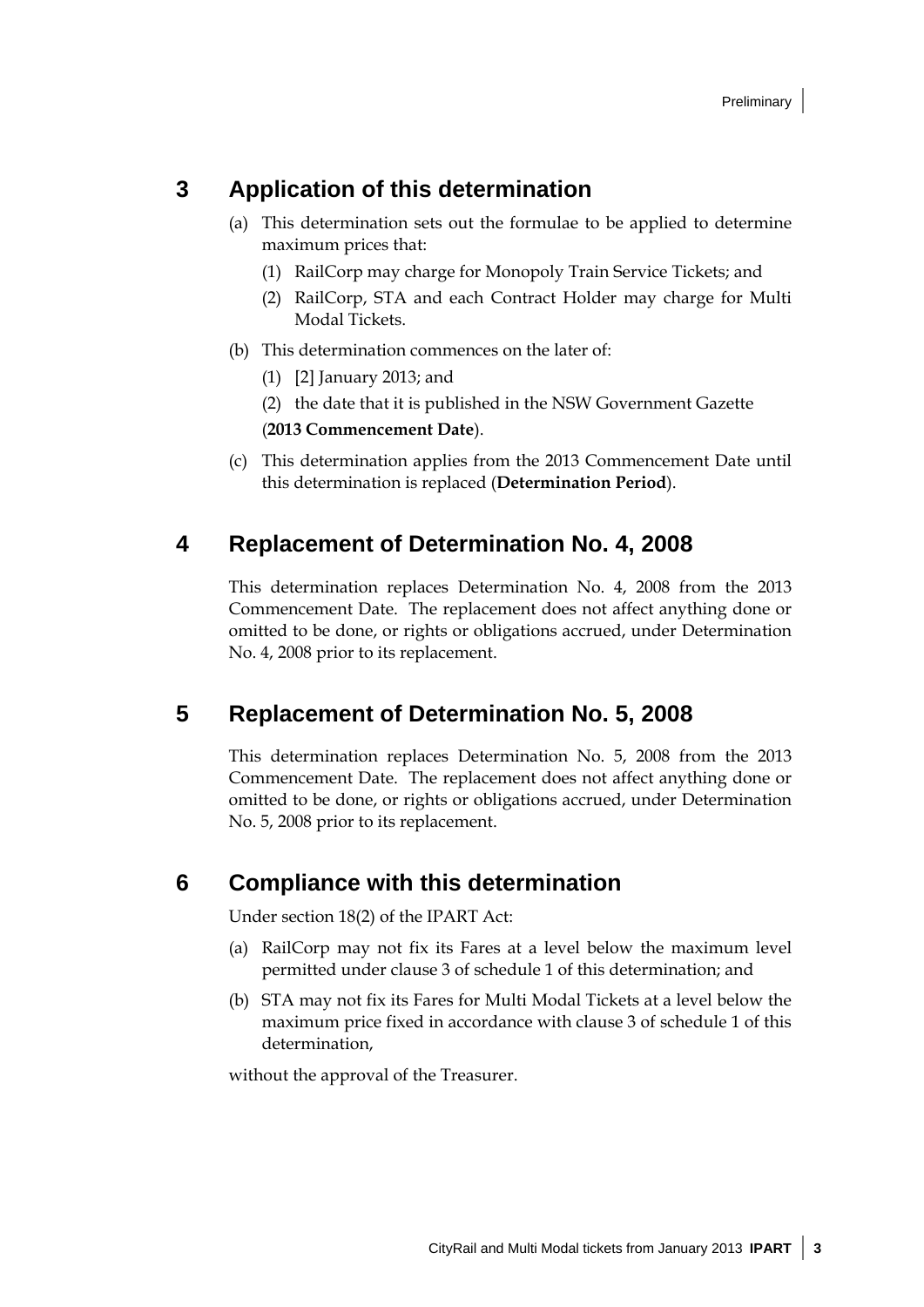### **7 Monitoring**

IPART may monitor the performance of RailCorp and STA for the purposes of:

- (a) establishing, and reporting annually on, the level of compliance by RailCorp and STA with this determination; and
- (b) preparing an annual review of pricing policies in respect of the government monopoly services the subject of this determination.

#### **8 Schedules**

- (a) Schedule 1 and the Table in that schedule set out the formulae to be applied to determine maximum prices that:
	- (1) RailCorp may charge for Monopoly Train Service Tickets; and
	- (2) RailCorp, STA and each Contract Holder may charge for Multi Modal Tickets,

by fixing the maximum weighted average percentage increase across Fares.

Schedule 2 sets out definitions and interpretation provisions used in this determination.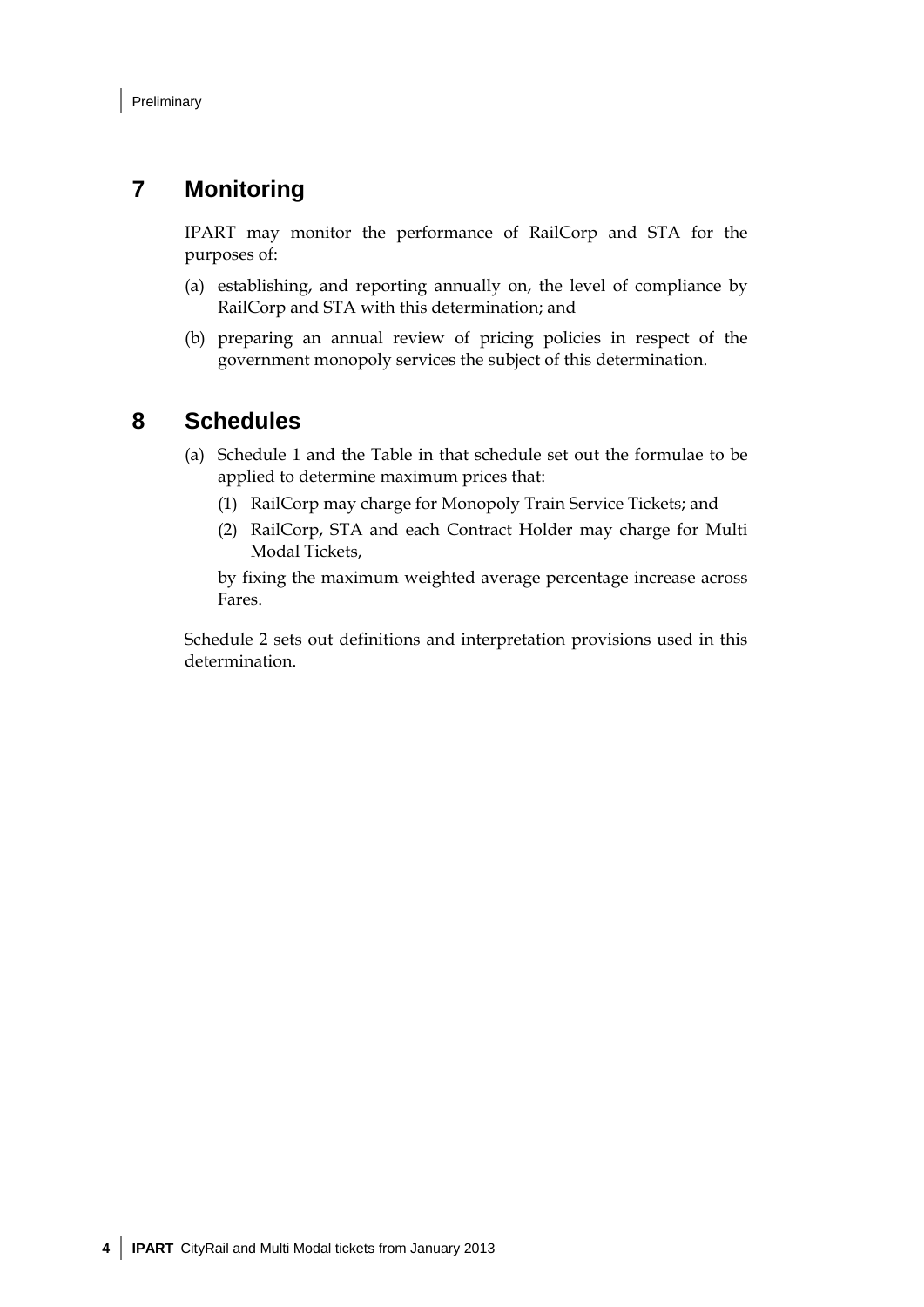## Schedule 1 — Maximum prices

### **1 Application**

- (a) This schedule 1 sets out the formulae to be applied to determine the maximum prices that:
	- (1) RailCorp may charge for Monopoly Train Service Tickets; and
	- (2) RailCorp, STA and each Contract Holder may charge for Multi Modal Tickets,

by fixing the maximum weighted average percentage increase in Fares.

- (b) If:
	- (1) RailCorp introduces any new Fares; or
	- (2) STA or a Contract Holder introduces any new Fares for Multi Modal Tickets,

during the Determination Period, this determination will apply to those Fares in accordance with this schedule 1.

- (c) If:
	- (1) RailCorp discontinues any Fare; or
	- (2) STA or a Contract Holder discontinues any Fare for a Multi Modal Ticket,

during the Determination Period, this determination will apply to remaining Fares in accordance with this schedule 1.

### **2 Ticket Types**

- (a) Table 1 of this schedule 1 lists the Ticket Types made available for sale as at the date of this determination.
- (b) RailCorp also offers tickets comprising of travel partly by means of the Monopoly Train Services and partly by other means of transport that are not Monopoly Train Services (including by bus or by ferry) (**Link or Intermodal Destination Tickets**), that include but are not limited to:
	- (1) Blue Mountains ExplorerLink Tickets;
	- (2) Moore Park Tickets;
	- (3) Bondi Beach Tickets;
	- (4) Tramlink Zone 1 Tickets; and
	- (5) Tramlink Zone 2 Tickets.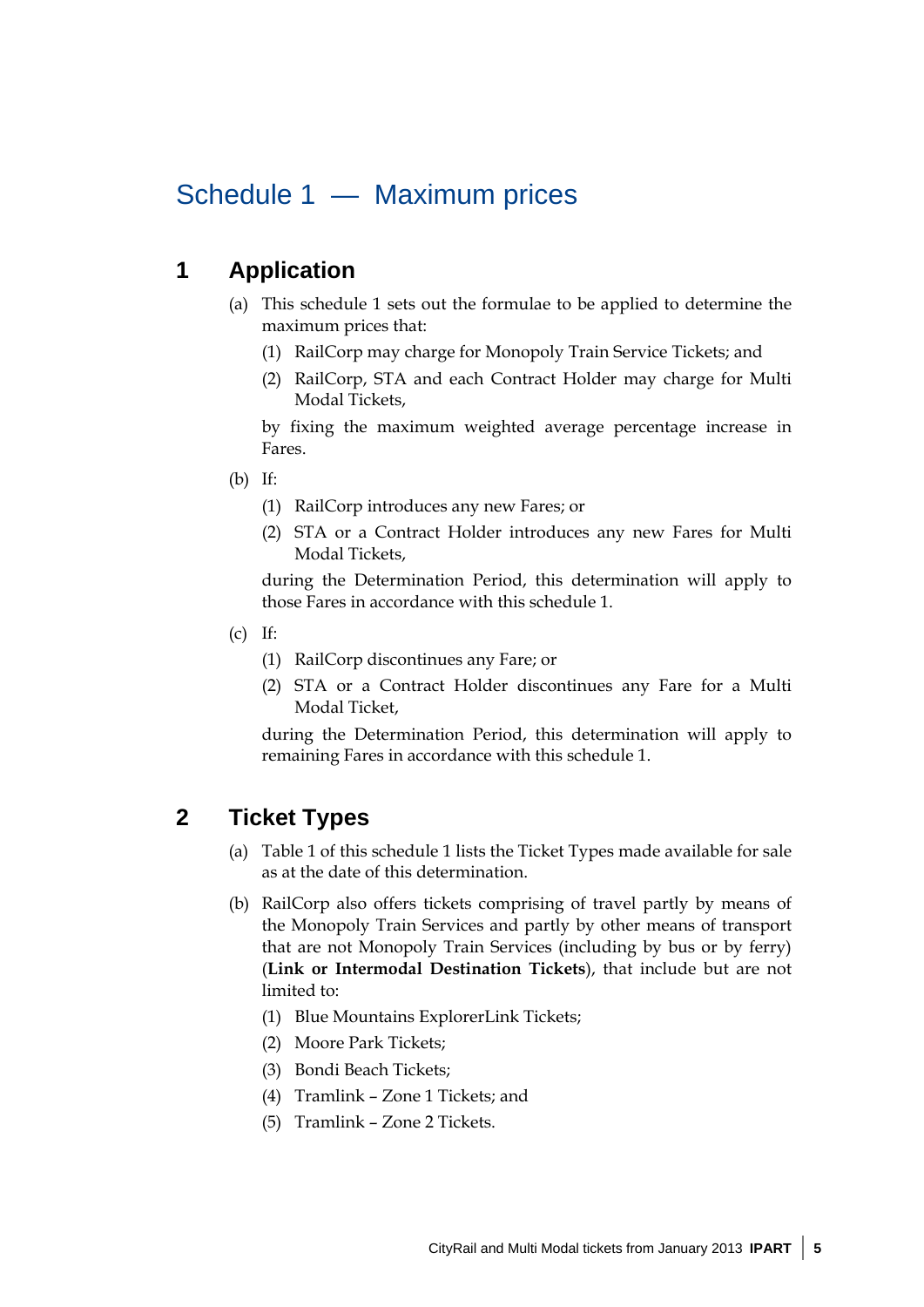(c) RailCorp must ensure that the price for the Monopoly Train Service component of Link or Intermodal Destination Tickets does not exceed the maximum price for the equivalent Full Fare for a Single Ticket or Full Fare for a Return Ticket (as the case may be) fixed in accordance with this determination.

#### **3 Maximum prices for Monopoly Train Service Tickets and Multi Modal Tickets**

RailCorp must ensure that its Fares comply with the formulae set out below.

STA and each Contract Holder must ensure that its Fares for Multi Modal Tickets are equal to the maximum price fixed by RailCorp for the relevant Fare in accordance with this determination.

(a) **For the 2013 Period**:

$$
(1 + 2.3\%^{\#}) \times \left(\sum_{i=1}^{n} P_{i2012} \times Q_{i2012}\right) \ge \left(\sum_{i=1}^{n} P_{i2013} \times Q_{i2012}\right)
$$

[**#** 2.3% will be updated to include inflation prior to the release of the final determination.]

Where:

**n** is the number of Ticket Types.

**P***i***2012** is the Full Fare specified in Table 1 for Ticket Type i.

**P***i***<sup>2013</sup>** is the Full Fare RailCorp charges for Ticket Type i during the 2013 Period.

**Q***i***2012** is:

- (1) subject to paragraph (2) below:
	- (A) in the case of a Monopoly Train Service Ticket of Ticket Type i, the total number of Ticket Sales for that Ticket Type i during the most recent 12 month period (or for such other period as approved by IPART); and
	- (B) in the case of a Multi Modal Ticket of Ticket Type i, 50% of the total number of Ticket Sales for that Ticket Type i during the most recent 12 month period (or for such other period as approved by IPART); or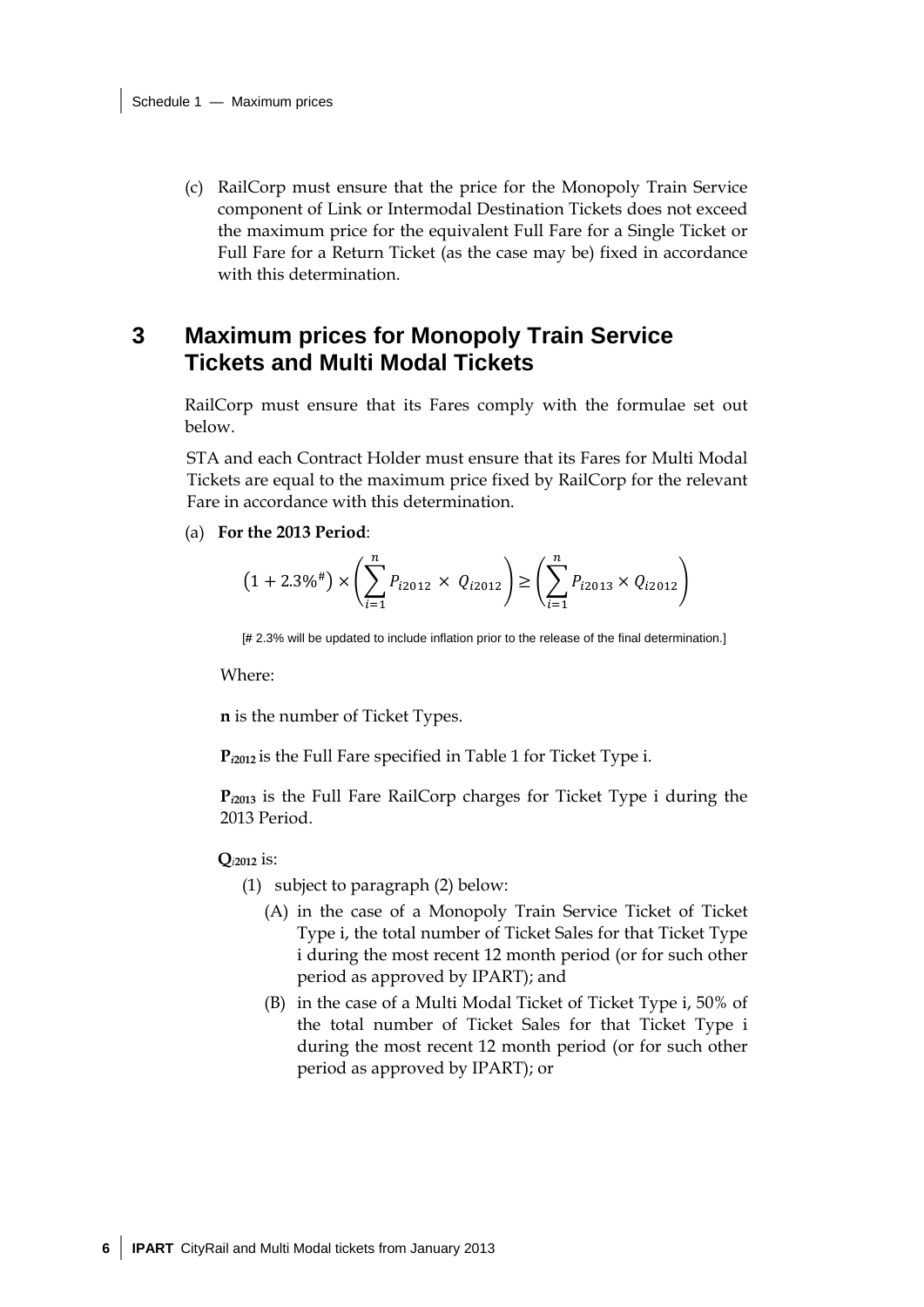- (2) if, during the 2013 Period, any of the following events occur:
	- (A) a new Ticket Type is introduced;
	- (B) an existing Ticket Type is discontinued;
	- (C) there is a Fare increase or Fare decrease of a Substitutable Ticket;
	- (D) there is a change in conditions of travel for an existing Ticket Type; or
	- (E) there is not yet 12 months of data on Ticket Sales available for a Ticket Type,

a value approved by IPART for each Ticket Type.

[**Note:** For the purposes of calculating Q under subparagraph (1) above, Ticket Sales of Link or Intermodal Destination Tickets are to be treated as set out in IPART's compliance spreadsheet (as published on its website and updated from time to time).]

#### (b) **For the 2014 Period**:

$$
(1 + 2.3\%) \times (1 + \Delta CPI_1) \times \left( \left( \sum_{i=1}^{n} P_{i2013} \times Q_{i2013} \right) + CF_{2013} \right)
$$

$$
\ge \left( \sum_{i=1}^{n} P_{i2014} \times Q_{i2013} \right)
$$

Where:

**n** is the number of Ticket Types.

**P***i***2013** is the Full Fare charged for Ticket Type i during the 2013 Period.

**P***i***<sup>2014</sup>** is the Full Fare RailCorp charges for Ticket Type i during the 2014 Period.

**Q***i***2013** is:

- (1) subject to paragraph (2) below:
	- (A) in the case of a Monopoly Train Service Ticket, the total number of Ticket Sales for that Ticket Type i during the most recent 12 month period (or for such other period as approved by IPART); and
	- (B) in the case of a Multi Modal Ticket, 50% of the total number of Ticket Sales for that Ticket Type i during the most recent 12 month period (or for such other period as approved by IPART); or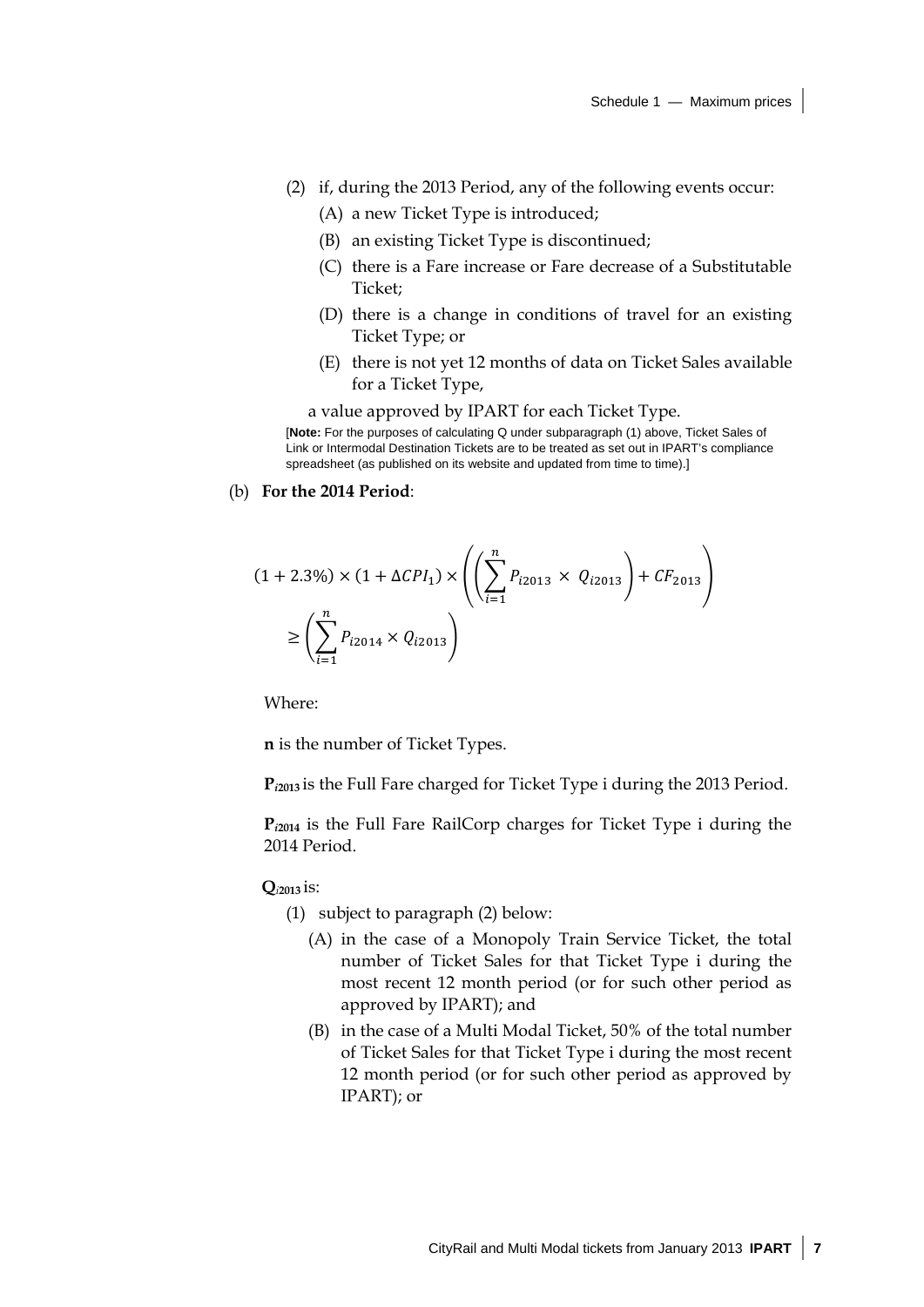- (2) if, during the 2014 Period, any of the following events occur:
	- (A) a new Ticket Type is introduced;
	- (B) an existing Ticket Type is discontinued;
	- (C) there is a Fare increase or Fare decrease of a Substitutable Ticket;
	- (D) there is a change in conditions of travel for an existing Ticket Type; or
	- (E) there is not yet 12 months of data on Ticket Sales available for a Ticket Type,

a value approved by IPART for each Ticket Type.

[**Note:** For the purposes of calculating Q under subparagraph (1) above, Ticket Sales of Link or Intermodal Destination Tickets are to be treated as set out in IPART's compliance spreadsheet (as published on its website and updated from time to time).]

**∆CPI1** has the meaning given to that term in clause 1.2 of schedule 2 of this determination.

**CF2013** is the 2013 Catch-up Factor which:

(1) is calculated as the Allowed Fare Revenue minus the Proposed Fare Revenue, where:

> **Allowed Fare Revenue** is  $(1 + 2.3\%^{\#}) \times (\sum_{i=1}^{n} P_{i2012} \times Q_{i2012})$ **Proposed Fare Revenue** is  $(\sum_{i=1}^{n} P_{i2013} \times Q_{i2012})$

> **n**, **P***i***2012**, and **Q***i***2012** have the meaning given to those terms in paragraph (a) above; and

- (2) must be equal to or greater than 0.
- (c) **For the 2015 Period**:

$$
(1 + 2.3\%) \times (1 + \Delta CPI_2) \times \left( \left( \sum_{i=1}^{n} P_{i2014} \times Q_{i2014} \right) + CF_{2014} \right)
$$

$$
\geq \left( \sum_{i=1}^{n} P_{i2015} \times Q_{i2014} \right)
$$

Where:

**n** is the number of Ticket Types.

**P***i***2014** is the Full Fare charged for Ticket Type i during the 2014 Period.

**P***i***<sup>2015</sup>** is the Full Fare RailCorp charges for Ticket Type i during the 2015 Period.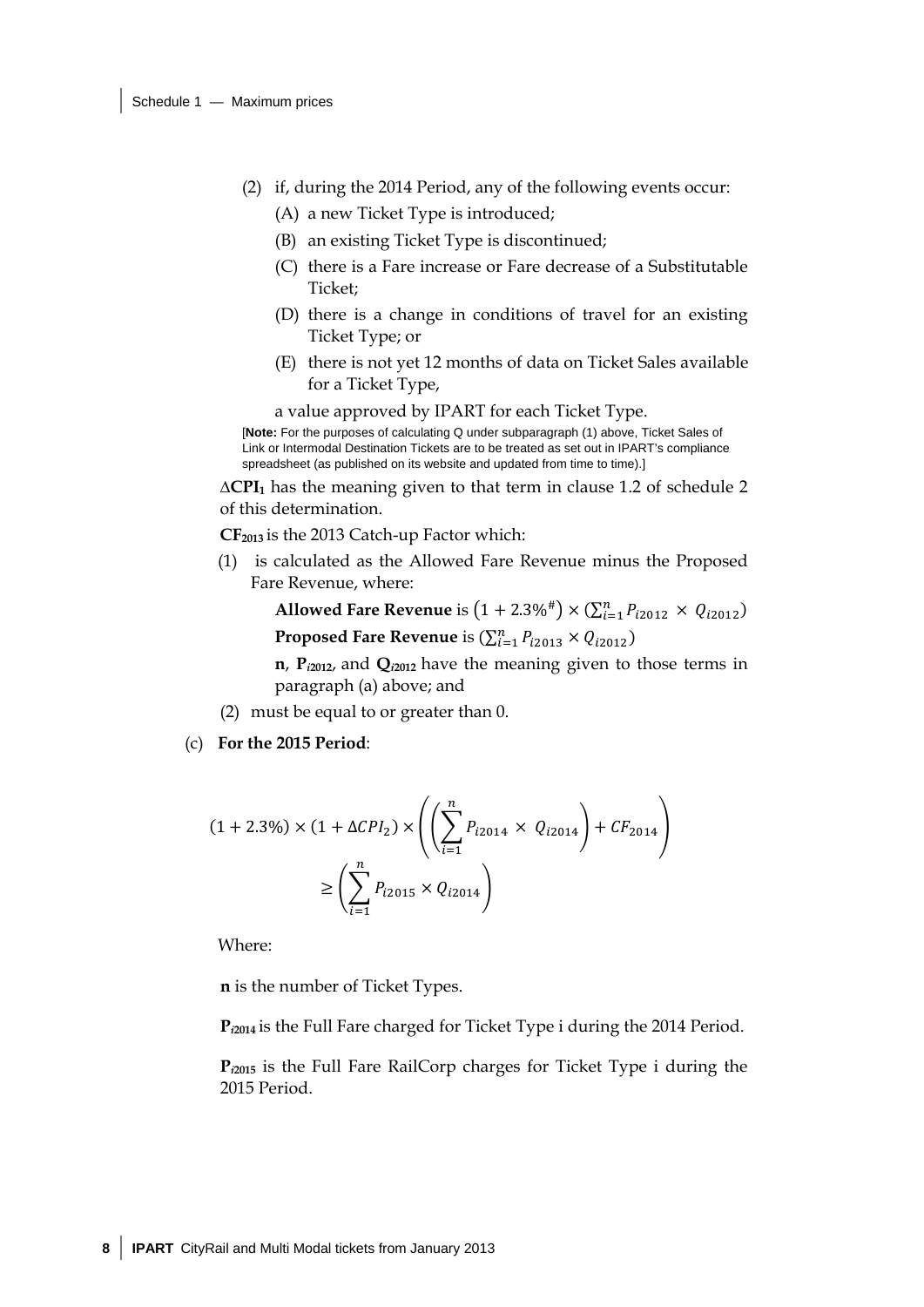**Q***i***2014** is:

(1) subject to paragraph (2) below:

- (A) in the case of a Monopoly Train Service Ticket, the total number of Ticket Sales for that Ticket Type i during the most recent 12 month period (or for such other period as approved by IPART); and
- (B) in the case of a Multi Modal Ticket, 50% of the total number of Ticket Sales for that Ticket Type i during the most recent 12 month period (or for such other period as approved by IPART); or
- (2) if, during the 2015 Period, any of the following events occur:
	- (A) a new Ticket Type is introduced;
	- (B) an existing Ticket Type is discontinued;
	- (C) there is a Fare increase or Fare decrease of a Substitutable Ticket;
	- (D) there is a change in conditions of travel for an existing Ticket Type; or
	- (E) there is not yet 12 months of data on Ticket Sales available for a Ticket Type,

a value approved by IPART for each Ticket Type.

[**Note:** For the purposes of calculating Q under subparagraph (1) above, Ticket Sales of Link or Intermodal Destination Tickets are to be treated as set out in IPART's compliance spreadsheet (as published on its website and updated from time to time).]

**∆CPI2** has the meaning given to that term in clause 1.2 of schedule 2 of this determination.

**CF2014** is the 2014 Catch-up Factor, which:

(1) is calculated as the Allowed Fare Revenue minus the Proposed Fare Revenue, where:

**Allowed Fare Revenue** is  $(1 + 2.3\%) \times (1 + \Delta CPI_1) \times$  $((\sum_{i=1}^{n} P_{i2013} \times Q_{i2013}) + CF_{2013})$ **Proposed Fare Revenue** is  $(\sum_{i=1}^{n} P_{i2014} \times Q_{i2013})$ 

**∆CPI1, n**, **P***i***2013**, **Q***i***2013,** and **CF2013** have the meaning given to those terms in paragraph (b) above; and

(2) must be equal to or greater than 0.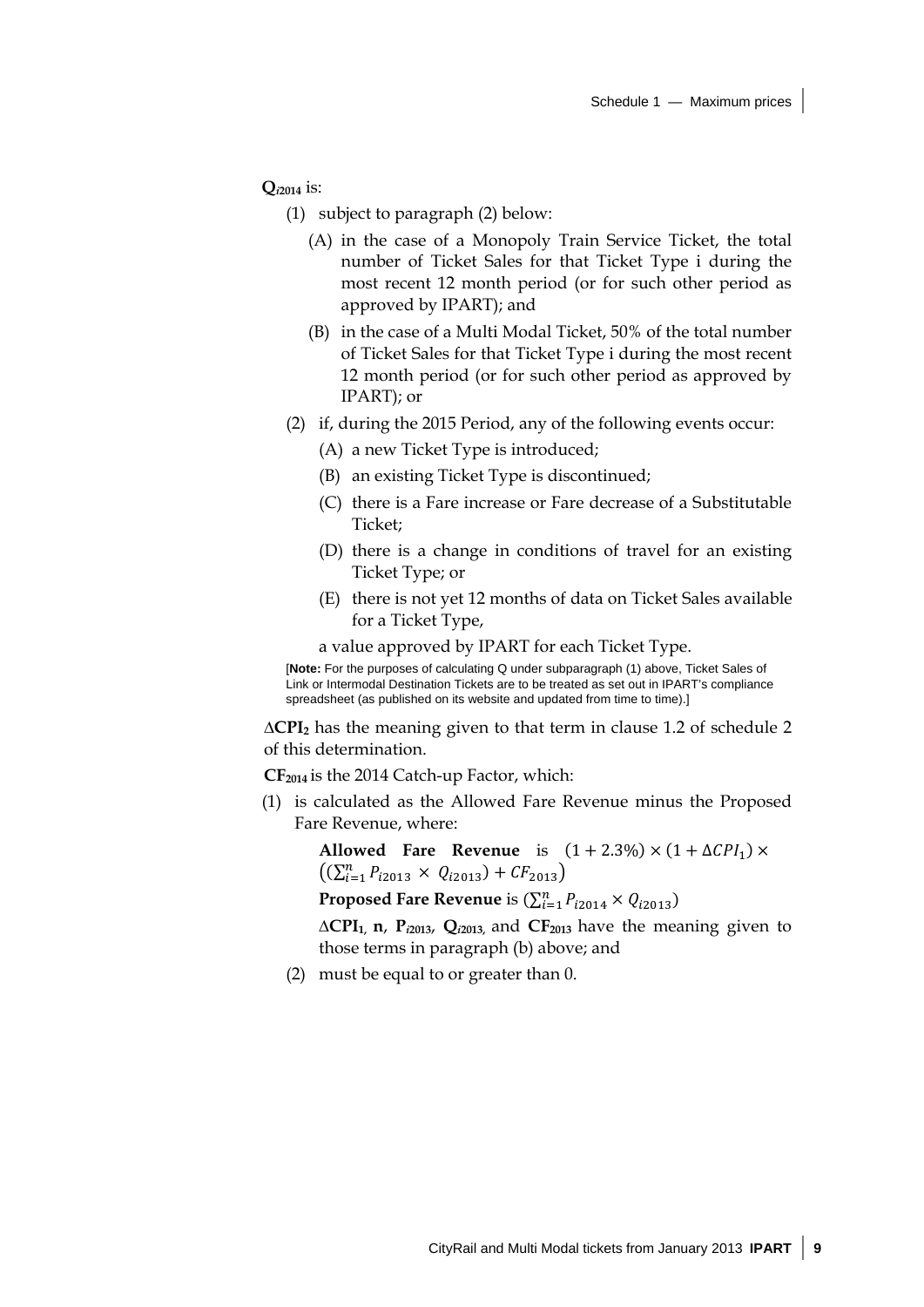### **4 RailCorp required to submit pricing proposal**

- (a) If RailCorp proposes to, or Transport for NSW requires RailCorp to:
	- (1) increase an existing Fare;
	- (2) change the conditions of travel for an existing Ticket Type;
	- (3) introduce one or more new Ticket Types; or
	- (4) discontinue one or more existing Ticket Types,

(each a **Proposed Fare Change Event**), RailCorp must submit to IPART, in accordance with this clause 4, a pricing proposal at least 20 Business Days before the Proposed Fare Change Event takes place (or by such later date as agreed by IPART).

- (b) RailCorp is not required to submit a pricing proposal if RailCorp is proposing only to reduce an existing Fare.
- (c) Each pricing proposal submitted by RailCorp must contain the following information:
	- (1) all proposed Fares and Ticket Types;
	- (2) details of the Ticket Sales for the most recent 12 month period (or such other period approved by IPART) for each Ticket Type;
	- (3) the information required in IPART's compliance spreadsheet (as published on its website and updated from time to time);
	- (4) if a new Ticket Type is to be introduced:
		- (A) details of that proposed new Ticket Type and Fare, including:
			- (i) if the Fare is distance-based, zone-based, or time-based;
			- (ii) the number of journeys included (or, if a time-based Fare, the estimated average number of journeys likely to be taken by passengers on that Fare, and the period for which it is valid); and
			- (iii) any other conditions of travel;
		- (B) how the change is expected to impact on other Ticket Types; and
		- (C) the expected revenue impact of the change;
	- (5) if a Ticket Type is to be discontinued:
		- (A) details of the Ticket Type to be discontinued;
		- (B) how the change is expected to impact other Ticket Types; and
		- (C) the expected revenue impact of the change; and
	- (6) any other information IPART requires to satisfy itself that RailCorp's proposed fares comply with this determination.
- (d) IPART may publish a pricing proposal submitted under this clause 4 on its website.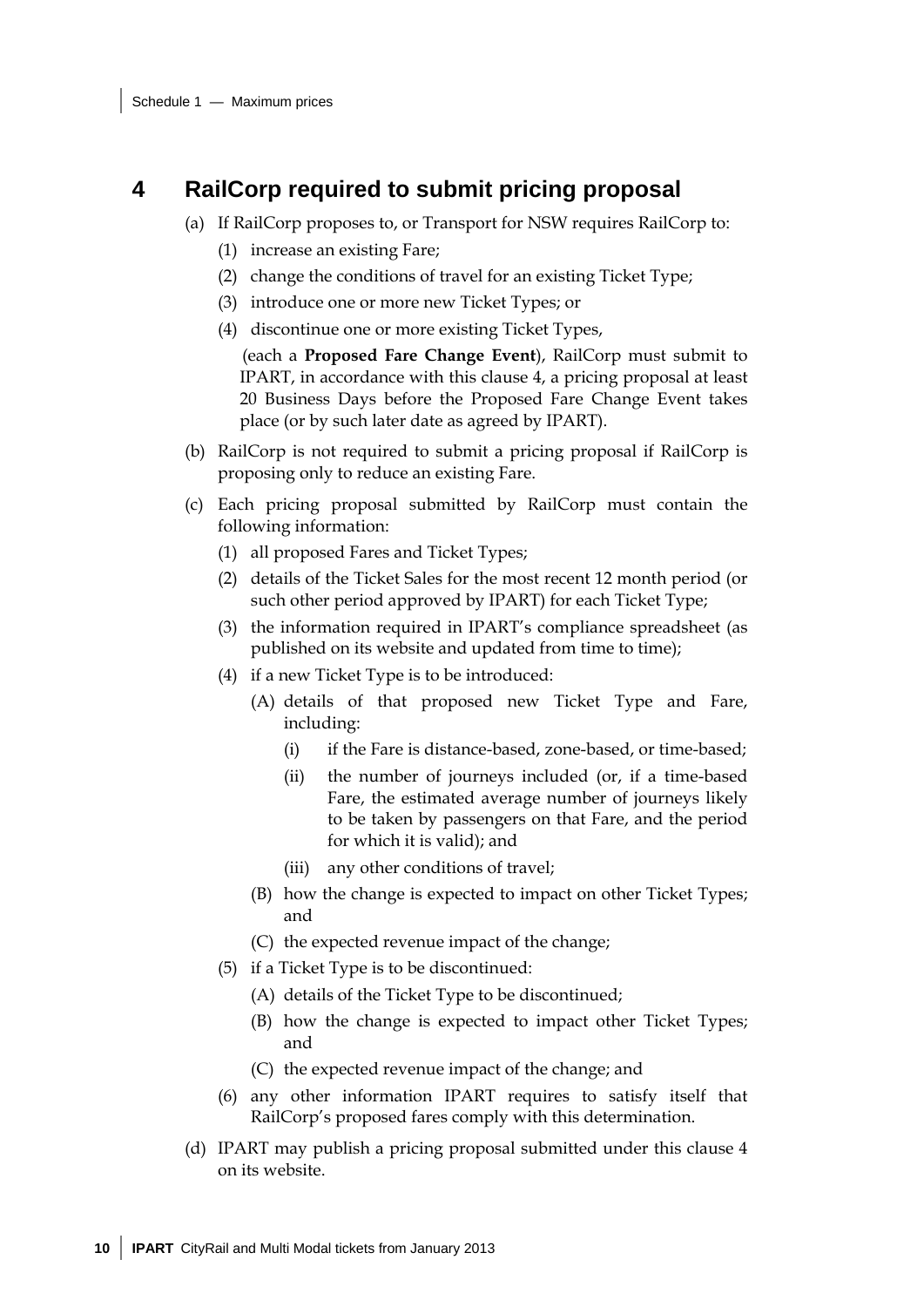### **5 IPART assessment of pricing proposal**

- (a) IPART will notify RailCorp and Transport for NSW if it forms the view that the pricing proposal submitted by RailCorp under clause 4 would, if implemented, result in RailCorp charging passengers Fares that exceed the maximum prices that may be charged under this determination.
- (b) IPART may publish this notice on its website.

### **6 Worked example**

Assume for the purposes of this worked example only that:

- RailCorp has 3 Fares; and
- $\blacktriangledown$  the allowed Fare increase between 2012 and 2013 is 4.4%<sup>1</sup>.

(a) Full Fares for 2012 and 2013 are as follow:

| <b>Ticket Type</b> | 2012                    | 2013                   |
|--------------------|-------------------------|------------------------|
|                    | Full Fare $(P_{12012})$ | Full Fare $(P_{2013})$ |
| MyTrain1 Single    | \$4.00                  | \$4.20                 |
| MyTrain 2 Return   | \$8.00                  | \$8.40                 |
| MyTrain1 Weekly    | \$32.00                 | \$33.00                |

(b) number of Ticket Sales are as follows:

| <b>Ticket Type</b>     | <b>Number of Ticket Sales</b> |  |
|------------------------|-------------------------------|--|
|                        | 1 July 2011 -30 June<br>2012  |  |
|                        | $(Q_{p012})$                  |  |
| <b>MyTrain1 Single</b> | 300                           |  |
| MyTrain 2 Return       | 140                           |  |
| MyTrain1 Weekly        | 80                            |  |

To determine whether the Fares for the 2013 Period comply with clause 3(a), schedule 1 of the determination, the following must be calculated:

#### (i) Allowed Fare Revenue

 $\overline{a}$ 

| <b>Ticket Type</b>   | <b>Full Fare</b><br>$(P_{i2012)}$ | <b>Number of Ticket</b><br>Sales $(Q_{i2012})$ | <b>Revenue</b>   |
|----------------------|-----------------------------------|------------------------------------------------|------------------|
|                      | a                                 | b                                              | $a * b$          |
| MyTrain1 Single      | \$4.00                            | 300                                            | $$4*300 = $1200$ |
| MyTrain 2 Return     | \$8.00                            | 140                                            | $$8*140 = $1120$ |
| MyTrain1 Weekly      | \$32.00                           | 80                                             | $$32*80 = $2560$ |
| <b>Total revenue</b> |                                   |                                                | \$4880           |

<sup>1 2.3%</sup> real increase + inflation. The level of inflation may vary in each year of the determination period.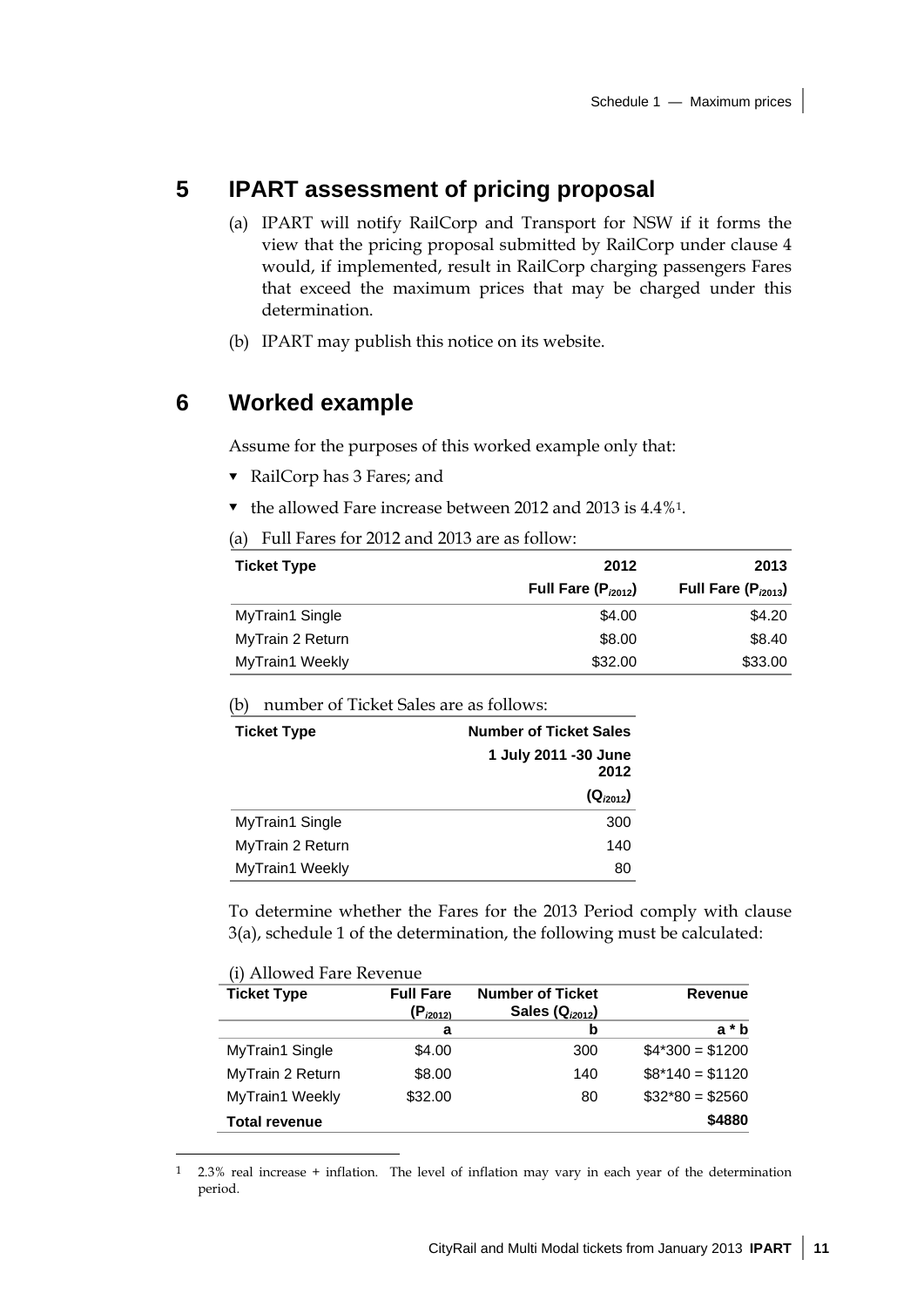For a weighted average increase in the 2013 Period of 4.4%, the Allowed Fare Revenue in the 2013 Period will be  $$4880 \times (1+4.4\%) = $5095$ .

| <b>Ticket Type</b>   | <b>Full Fare</b><br>$(P_{2013)}$ | <b>Number of Ticket</b><br>Sales $(Q_{i2012})$ | <b>Revenue</b>       |
|----------------------|----------------------------------|------------------------------------------------|----------------------|
|                      | a                                | b                                              | a* b                 |
| MyTrain1 Single      | \$4.20                           | 300                                            | $$4.20*300 = $1260$  |
| MyTrain 2 Return     | \$8.40                           | 140                                            | $$8.40^*140 = $1176$ |
| MyTrain1 Weekly      | \$33                             | 80                                             | $$33*80 = $2640$     |
| <b>Total revenue</b> |                                  |                                                | \$5076               |

(ii) Proposed Fare Revenue

The Fares for the 2013 Period comply with clause 3(a), schedule 1 of the determination. The proposed fares for the 2013 Period in the table above would comply with the maximum weighted average fare increase because the Proposed Fare Revenue is less than the Allowed Fare Revenue - \$5076 is less than \$5095.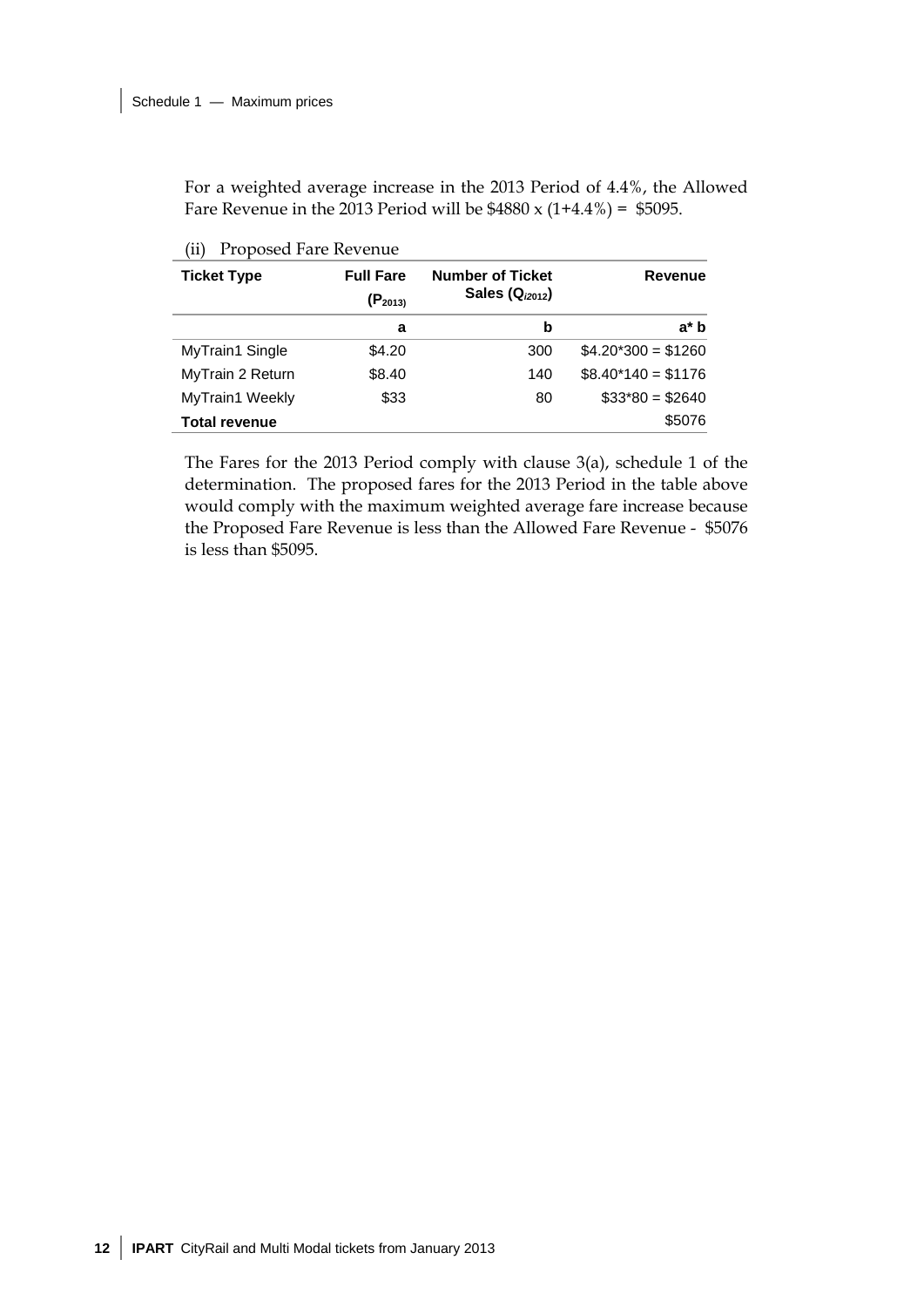## Table 1

| Table 1 2012 Full Fares $(P_{i2012})$ |
|---------------------------------------|
|                                       |

| <b>Ticket Type</b>       | 2012 Full Fare (P <sub>i2012</sub> ) |
|--------------------------|--------------------------------------|
| MyTrain1 Single          | \$3.40                               |
| MyTrain2 Single          | \$4.20                               |
| MyTrain3 Single          | \$4.80                               |
| MyTrain4 Single          | \$6.40                               |
| MyTrain5 Single          | \$8.40                               |
| MyTrain1 Return          | \$6.80                               |
| MyTrain2 Return          | \$8.40                               |
| MyTrain3 Return          | \$9.60                               |
| MyTrain4 Return          | \$12.80                              |
| MyTrain5 Return          | \$16.40                              |
| MyTrain1 Off Peak Return | \$4.60                               |
| MyTrain2 Off Peak Return | \$5.80                               |
| MyTrain3 Off Peak Return | \$6.60                               |
| MyTrain4 Off Peak Return | \$8.80                               |
| MyTrain5 Off Peak Return | \$11.40                              |
| MyTrain1 Weekly          | \$26.00                              |
| MyTrain2 Weekly          | \$33.00                              |
| MyTrain3 Weekly          | \$39.00                              |
| MyTrain4 Weekly          | \$50.00                              |
| MyTrain5 Weekly          | \$59.00                              |
| MyTrain1 Fortnightly     | \$52.00                              |
| MyTrain2 Fortnightly     | \$66.00                              |
| MyTrain3 Fortnightly     | \$78.00                              |
| MyTrain4 Fortnightly     | \$100.00                             |
| MyTrain5 Fortnightly     | \$118.00                             |
| MyTrain1 Monthly         | \$95.00                              |
| MyTrain2 Monthly         | \$120.00                             |
| MyTrain3 Monthly         | \$142.00                             |
| MyTrain4 Monthly         | \$182.00                             |
| MyTrain5 Monthly         | \$215.00                             |
| MyTrain1 Quarterly       | \$260.00                             |
| MyTrain2 Quarterly       | \$330.00                             |
| MyTrain3 Quarterly       | \$390.00                             |
| MyTrain4 Quarterly       | \$500.00                             |
| MyTrain5 Quarterly       | \$590.00                             |
| MyTrain1 Yearly          | \$1040.00                            |
| MyTrain2 Yearly          | \$1320.00                            |
| MyTrain3 Yearly          | \$1560.00                            |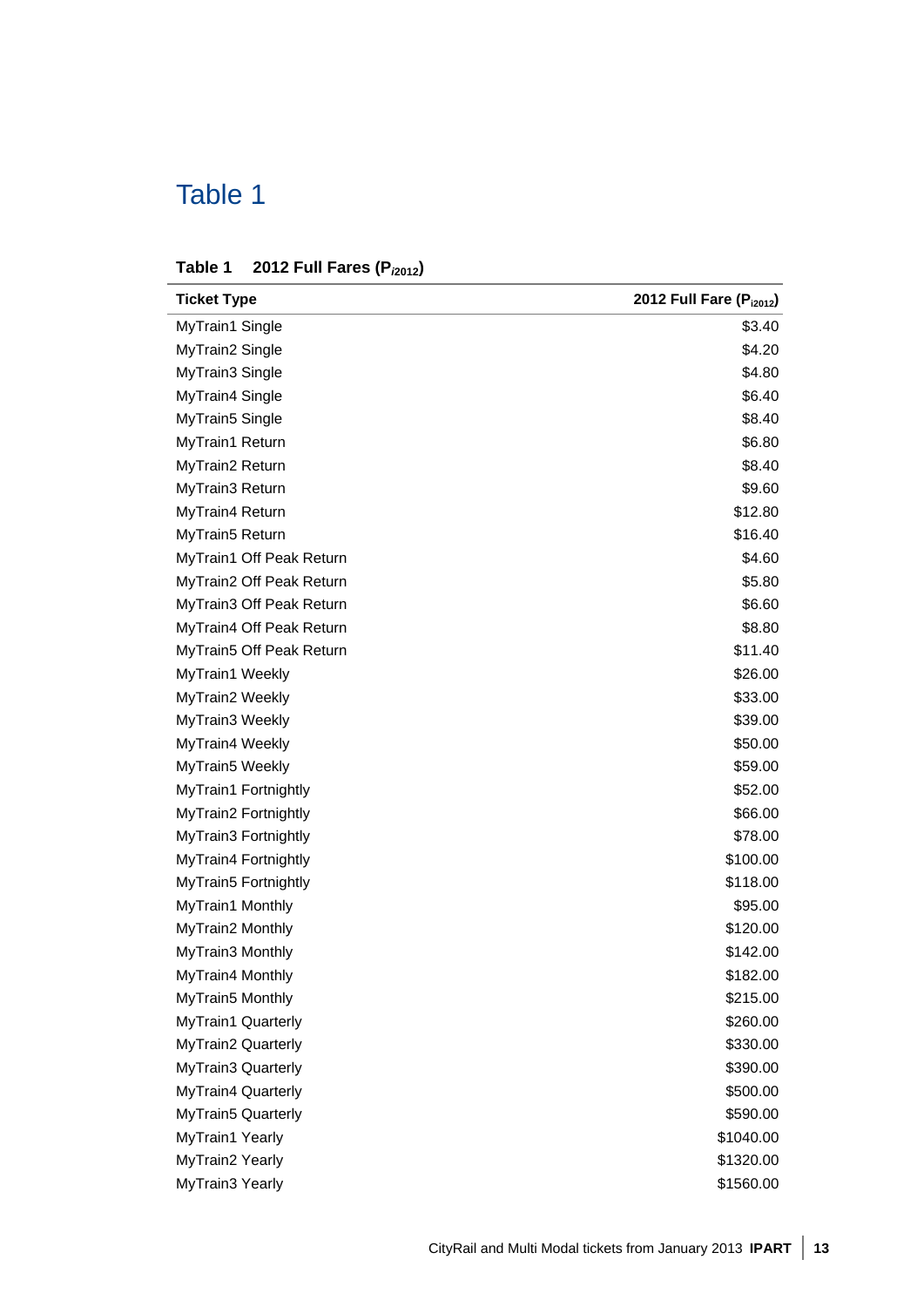Î.

| <b>Ticket Type</b>                   | 2012 Full Fare (P <sub>i2012</sub> ) |
|--------------------------------------|--------------------------------------|
| MyTrain4 Yearly                      | \$2000.00                            |
| MyTrain5 Yearly                      | \$2360.00                            |
| MyMulti Day Pass                     | \$21.00                              |
| MyMulti1 Weekly                      | \$43.00                              |
| MyMulti2 Weekly                      | \$51.00                              |
| MyMulti3 Weekly                      | \$60.00                              |
| MyMulti1 Monthly                     | \$164.00                             |
| MyMulti2 Monthly                     | \$194.00                             |
| MyMulti3 Monthly                     | \$232.00                             |
| <b>MyMulti1 Quarterly</b>            | \$452.00                             |
| <b>MyMulti2 Quarterly</b>            | \$533.00                             |
| MyMulti3 Quarterly                   | \$638.00                             |
| MyMulti1 Yearly                      | \$1632.00                            |
| MyMulti2 Yearly                      | \$1928.00                            |
| MyMulti3 Yearly                      | \$2311.00                            |
| Newcastle Green TravelPass Weekly    | \$51.00                              |
| Newcastle Green TravelPass Quarterly | \$531.00                             |
| Newcastle Green TravelPass Yearly    | \$1920.00                            |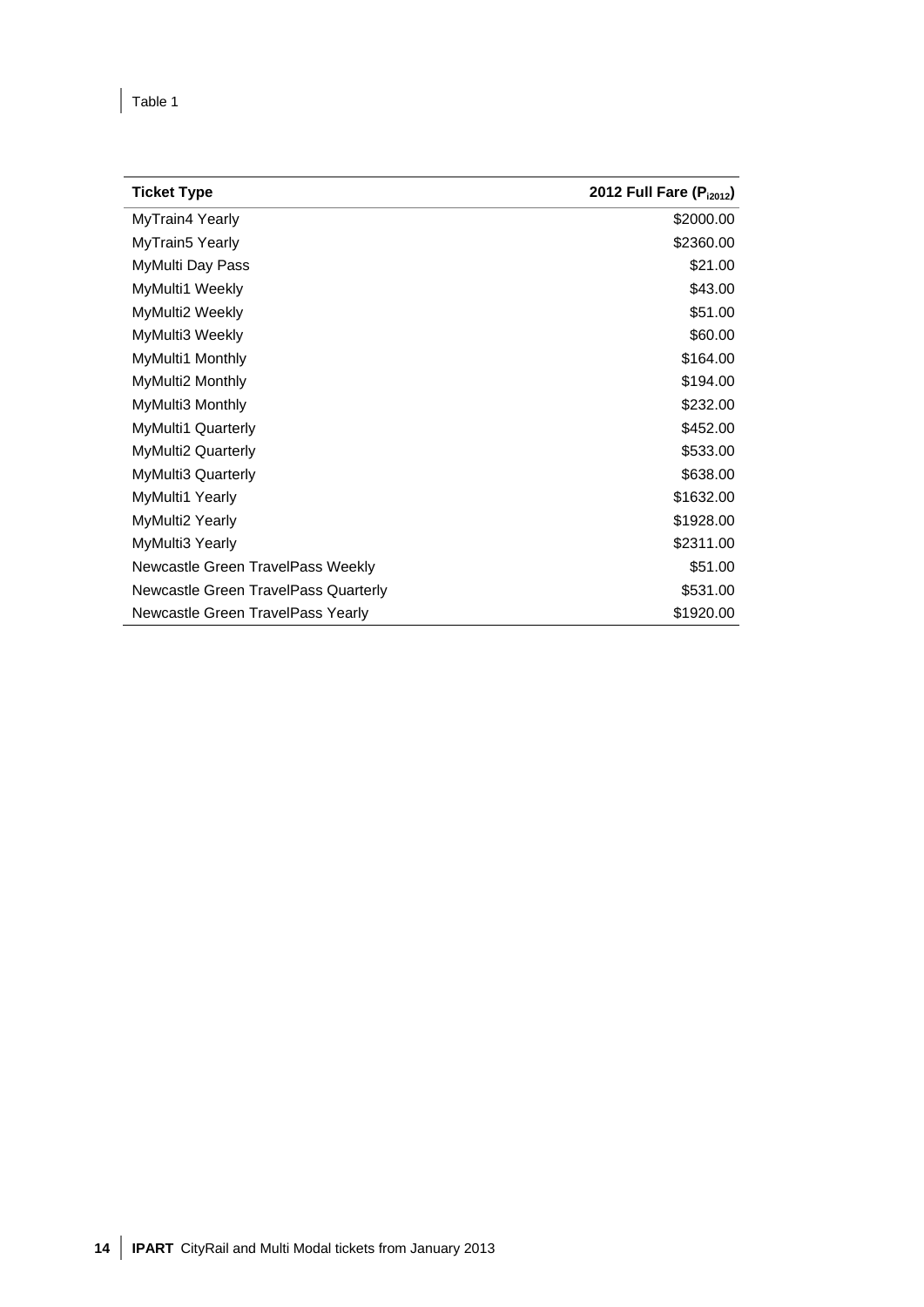## Schedule 2 — Definitions and interpretation

### **1 Definitions**

#### **1.1 General definitions**

**2013 Commencement Date** means the 2013 Commencement Date as defined in clause 3(b) of the Preliminary section of this determination.

**2014 Commencement Date** means [2] January 2014 or such other date as specified by IPART.

**2015 Commencement Date** means [2] January 2015 or such other date as specified by IPART.

**2013 Period** means the period commencing on the 2013 Commencement Date and ending on the date immediately before the 2014 Commencement Date.

**2014 Period** means the period commencing on the 2014 Commencement Date and ending on the date immediately before the 2015 Commencement Date.

**2015 Period** means the period commencing on the 2015 Commencement Date and ending on the date immediately before the date that this determination is replaced.

**Adult** means a person who is aged 16 years or over, and is not entitled to a concession fare.

**Bus Service Contract** means a contract:

- (a) between a Contract Holder and Transport for NSW under Division 3 of Part 3 of the Passenger Transport Act for the provision of a Regular Bus Service; and
- (b) which authorises or otherwise permits the Contract Holder to charge passengers of the Regular Bus Service a fare for the use of the Regular Bus Service.

**Business Day** means a day other than a Saturday, a Sunday or a public holiday or bank holiday in all of New South Wales.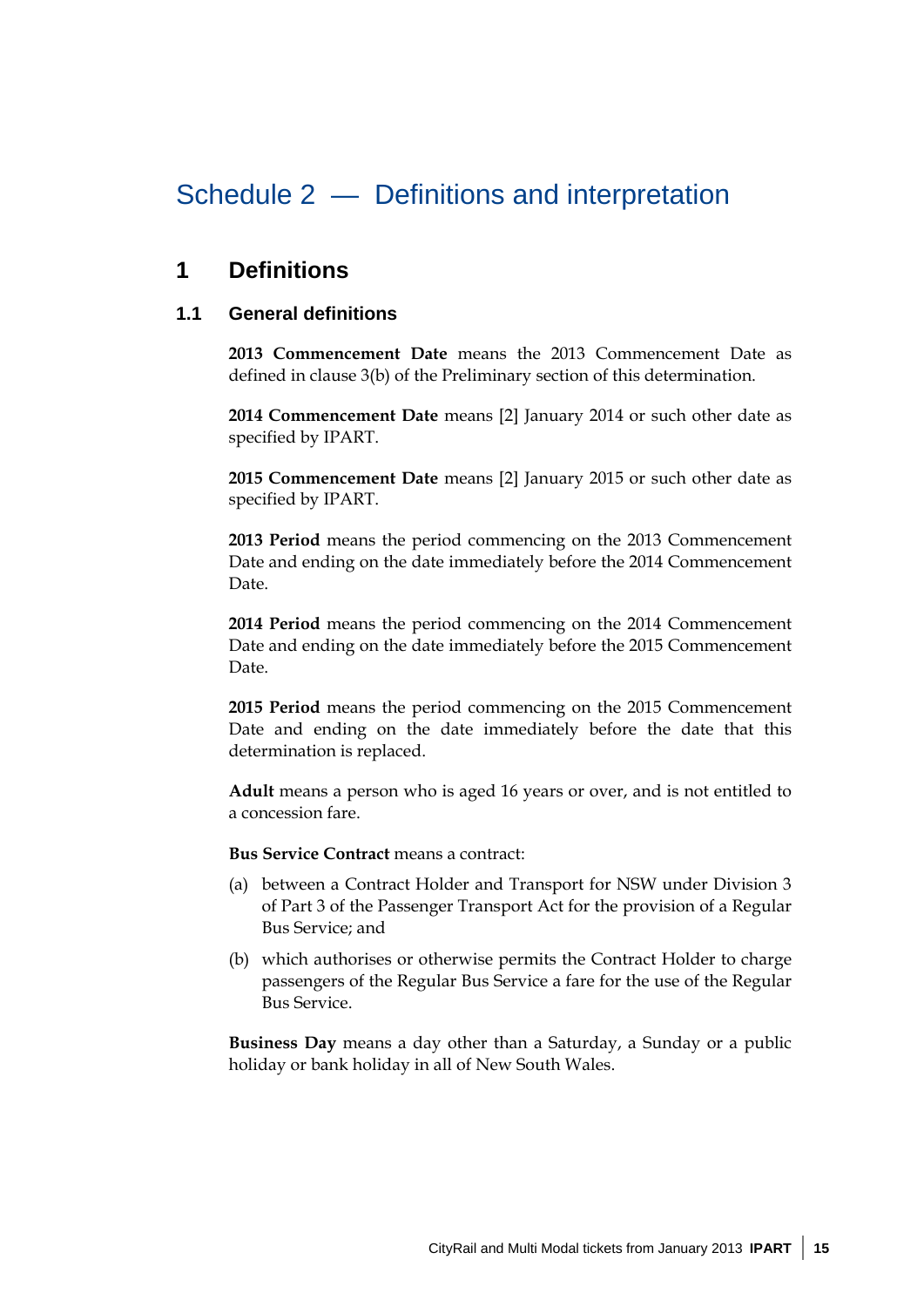**Contract Holder** means:

- (a) a party to a Ferry Service Contract under which that party provides Regulated Ferry Services; or
- (b) a party to a Bus Service Contract under which that party provides Regulated Bus Services.

**Determination No. 4, 2008** means IPART's Determination No. 4, 2008 entitled 'CityRail'.

**Determination No. 5, 2008** means IPART's Determination No. 5, 2008 entitled 'TravelPass and DayTripper'.

**Determination Period** means the Determination Period defined in clause 3(c) of the Preliminary section of this determination.

**Fare** means a fare payable by any passenger (Adult or concession) for a Monopoly Train Service Ticket or a Multi Modal Ticket, but does not include the fares payable for:

- (a) Trial Fares;
- (b) the tickets known as "Pensioner Excursion Ticket" and "Family Funday Sunday"; and
- (c) Link or Intermodal Destination Tickets.

**Ferry Service Contract** means a contract:

- (a) between a Contract Holder and Transport for NSW under Division 1A of Part 3 of the Passenger Transport Act for the provision of a Regular Ferry Service; and
- (b) which authorises or otherwise provides for the fares charged by the Contract Holder to be determined in accordance with section 16AE of the Passenger Transport Act.

**Fortnightly** means a ticket that permits unlimited journeys between the stations indicated on the ticket for a period of 14 days (or 15 days if the ticket is purchased after 3pm).

**Full Fare** means a fare payable by an Adult for a Monopoly Train Service Ticket or a Multi Modal Ticket, but does not include the fares payable for:

- (a) Trial Fares;
- (b) the tickets known as "Pensioner Excursion Ticket" and "Family Funday Sunday"; and
- (c) Link or Intermodal Destination Tickets.

**GST** has the meaning given to that term in *A New Tax System (Goods and Services Tax) Act 1999* (Cth).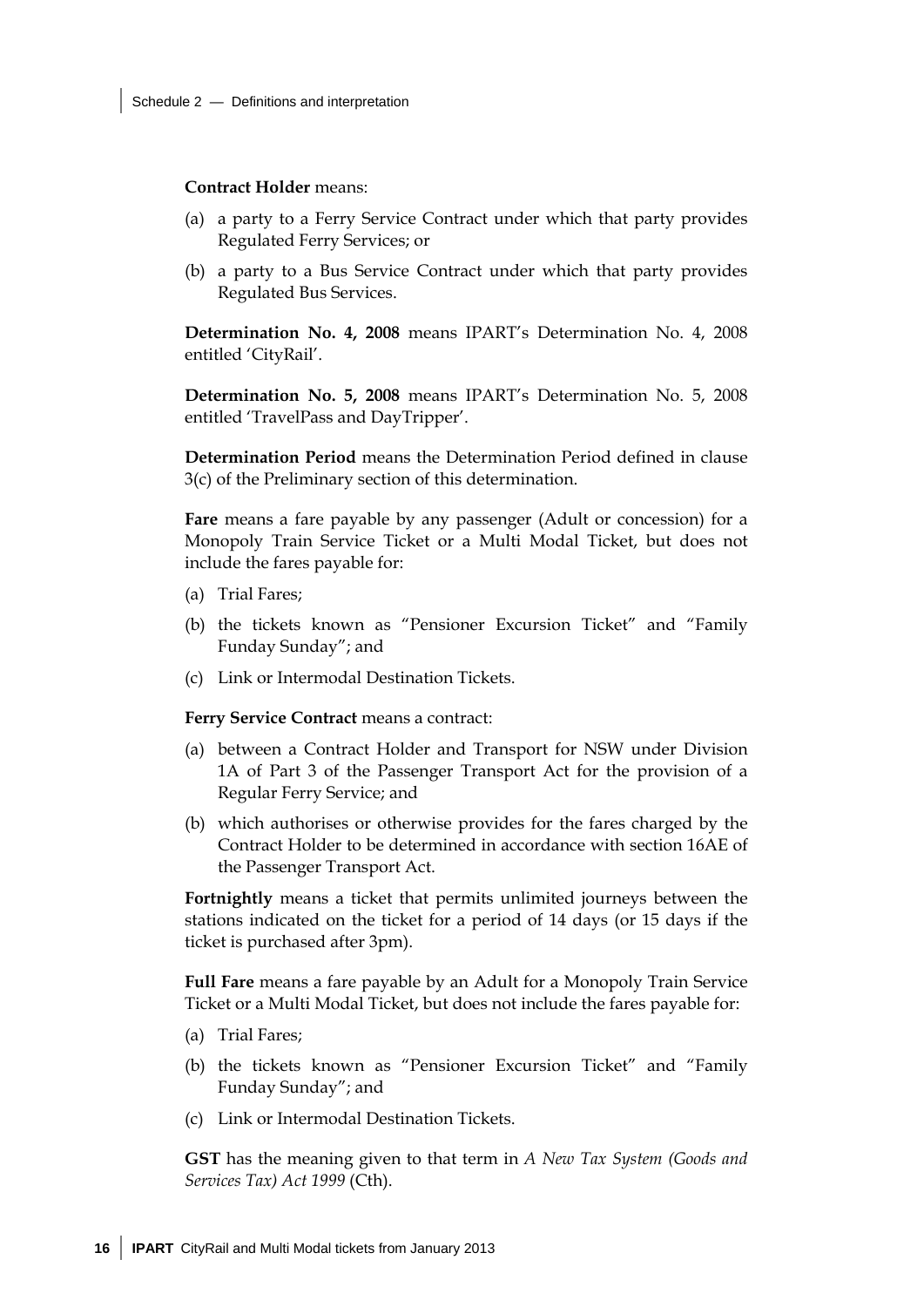**IPART** means the Independent Pricing and Regulatory Tribunal of New South Wales established under the IPART Act.

**IPART Act** means the *Independent Pricing and Regulatory Tribunal Act 1992*.

**Link or Intermodal Destination Tickets** means the Link or Intermodal Destination Tickets as defined in clause 2(b) of schedule 1 of this determination.

**Monopoly Train Services** means the Monopoly Train Services as defined in clause 1(b) of the Preliminary section of this determination.

**Monopoly Train Service Ticket** means a ticket made available for sale, which entitles a customer to travel on a particular Monopoly Train Service.

**Monthly** means a ticket that permits unlimited journeys between the stations indicated on the ticket for a period of 28 days.

#### **Multi Modal Tickets** means:

- (a) MyMulti Tickets;
- (b) Newcastle Green TravelPass Tickets; and
- (c) any new ticket which:
	- (1) is introduced during the Determination Period; and
	- (2) entitles a customer to travel partly by means of the Monopoly Trains Services and partly by means of transport that are not Monopoly Train Services (including by bus or ferry); and
	- (3) is determined by IPART to be a Multi Modal Ticket,

but does not include Link or Intermodal Destination Tickets.

**MyMulti Ticket** means any of the following tickets:

- (a) a My Multi Day Pass;
- (b) a MyMulti1 Weekly ticket;
- (c) a MyMulti2 Weekly ticket;
- (d) a MyMulti3 Weekly ticket;
- (e) a MyMulti1 Monthly ticket;
- (f) a MyMulti2 Monthly ticket;
- (g) a MyMulti3 Monthly ticket;
- (h) a MyMulti1 Quarterly ticket;
- (i) a MyMulti2 Quarterly ticket;
- (j) a MyMulti3 Quarterly ticket;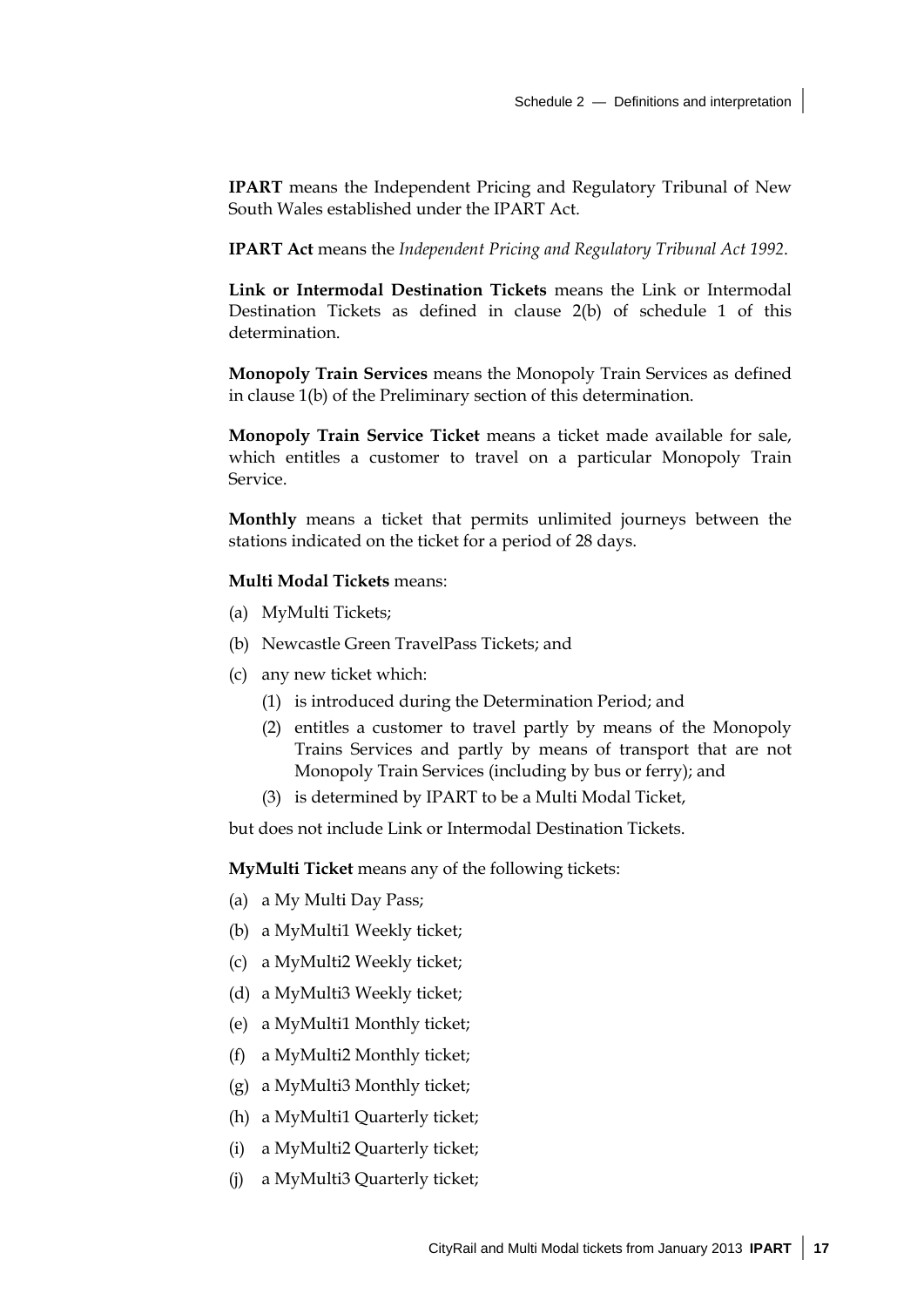- (k) a MyMulti1 Yearly ticket;
- (l) a MyMulti2 Yearly ticket; and

(m) a MyMulti3 Yearly ticket,

as described at http://www.131500.com.au/tickets/buy/terms-andconditions (as updated from time to time).

**MyTrain1** is a distance band of up to 10 kilometres.

**MyTrain2** is a distance band of 10 kilometres to up to 20 kilometres.

**MyTrain3** is a distance band of 20 kilometres to up to 35 kilometres.

**MyTrain4** is a distance band of 35 kilometres to 65 kilometres.

**MyTrain5** is a distance band of greater than 65 kilometres.

**Newcastle Green TravelPass** means a ticket permitting unlimited travel for the period specified on the ticket on:

- (a) Monopoly Train Services within the area bounded by CityRail's Telarah, Newcastle, Toronto and Awaba stations;
- (b) STA's bus services (other than sporting bus services) within the Newcastle Suburban Area; and
- (c) the Stockton Ferry Services.

**Newcastle Suburban Area** means the area bounded by CityRail's Newcastle, Gosford, Dungog, Muswellbrook, Karuah stations and the road coach route between Fassifern and Toronto.

**Off Peak Return** means a Return Ticket where the first journey must be commenced after 9am Monday to Friday or at any time on weekends and public holidays.

**Passenger Transport Act** means the *Passenger Transport Act 1990.* 

**Quarterly** means a ticket that permits unlimited journeys between the stations indicated on the ticket for a period of 90 days.

**RailCorp** means the Rail Corporation New South Wales defined in clause 1(b) of the Preliminary section of this determination, constituted under the *Transport Administration Act 1988.* 

**Regular Bus Service** has the meaning given to that term in the Passenger Transport Act.

**Regular Ferry Service** has the meaning given to that term in the Passenger Transport Act.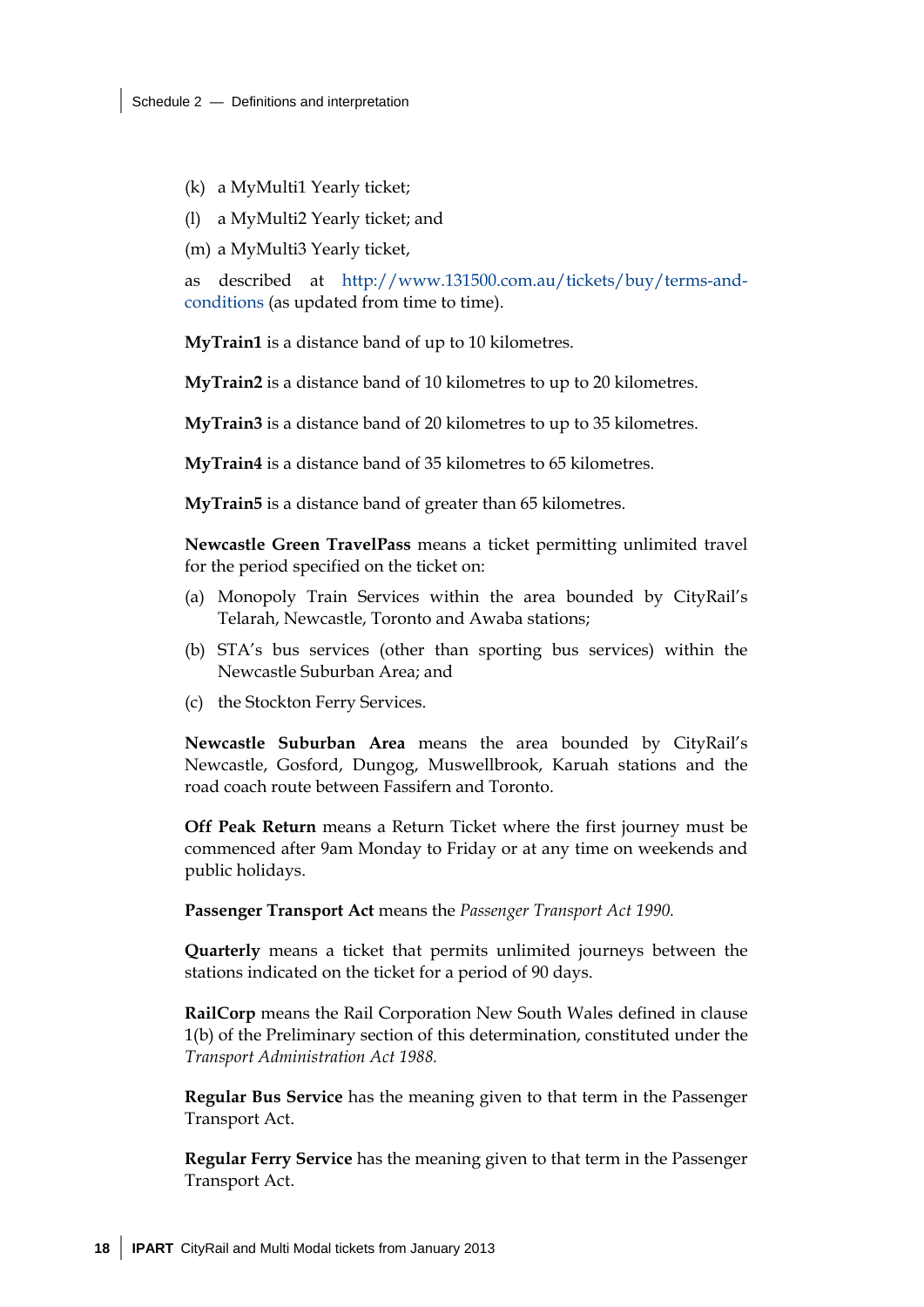**Regulated Bus Services** means the Regulated Bus Services defined in clause 2(c) of the Preliminary section of this determination.

**Regulated Ferry Services** means the Regulated Ferry Services defined in clause 2(a) of the Preliminary section of this determination.

**Return or Return Ticket** means a ticket permitting one journey from one CityRail station of origin to a CityRail destination station, and one journey returning to the CityRail station of origin. Both journeys must be completed on the day that the ticket is purchased or up to 4.00am on the following day.

**Single or Single Ticket** means a ticket that permits one journey from one CityRail station to another CityRail station. The journey must be completed on the day that the ticket is purchased or up to 4.00am on the following day.

**STA** means the State Transit Authority defined in clause 1(c) of the Preliminary section of this determination, constituted under the *Transport Administration Act 1988*.

**Stockton Ferry Services** means the Stockton Ferry Services defined in clause 1(d) of the Preliminary section of this determination.

#### **Substitutable Ticket** means:

- (a) a ticket for a Monopoly Train Service for which there is an alternative ticket for that same service; or
- (b) a Multi Modal Ticket for which there is an alternative ticket for the same services covered by that ticket.

**Ticket Type** means each Monopoly Train Service Ticket and Multi Modal Ticket (including a ticket using smart card or magnetic strip technology) made available for sale to Adult and concession passengers. For the avoidance of doubt, a Monopoly Train Service Ticket or a Multi Modal Ticket that is made available to both Adult and concession passengers will be taken to be one Ticket Type.

#### **Ticket Sale** means:

- (a) in the case of a paper ticket, the sale of a Monopoly Train Service Ticket or a Multi Modal Ticket through any vendor; and
- (b) in the case of an e-ticket, the use of an e-ticket for a Fare.

**Transport for NSW** means Transport for NSW as constituted under the *Transport Administration Act 1988*.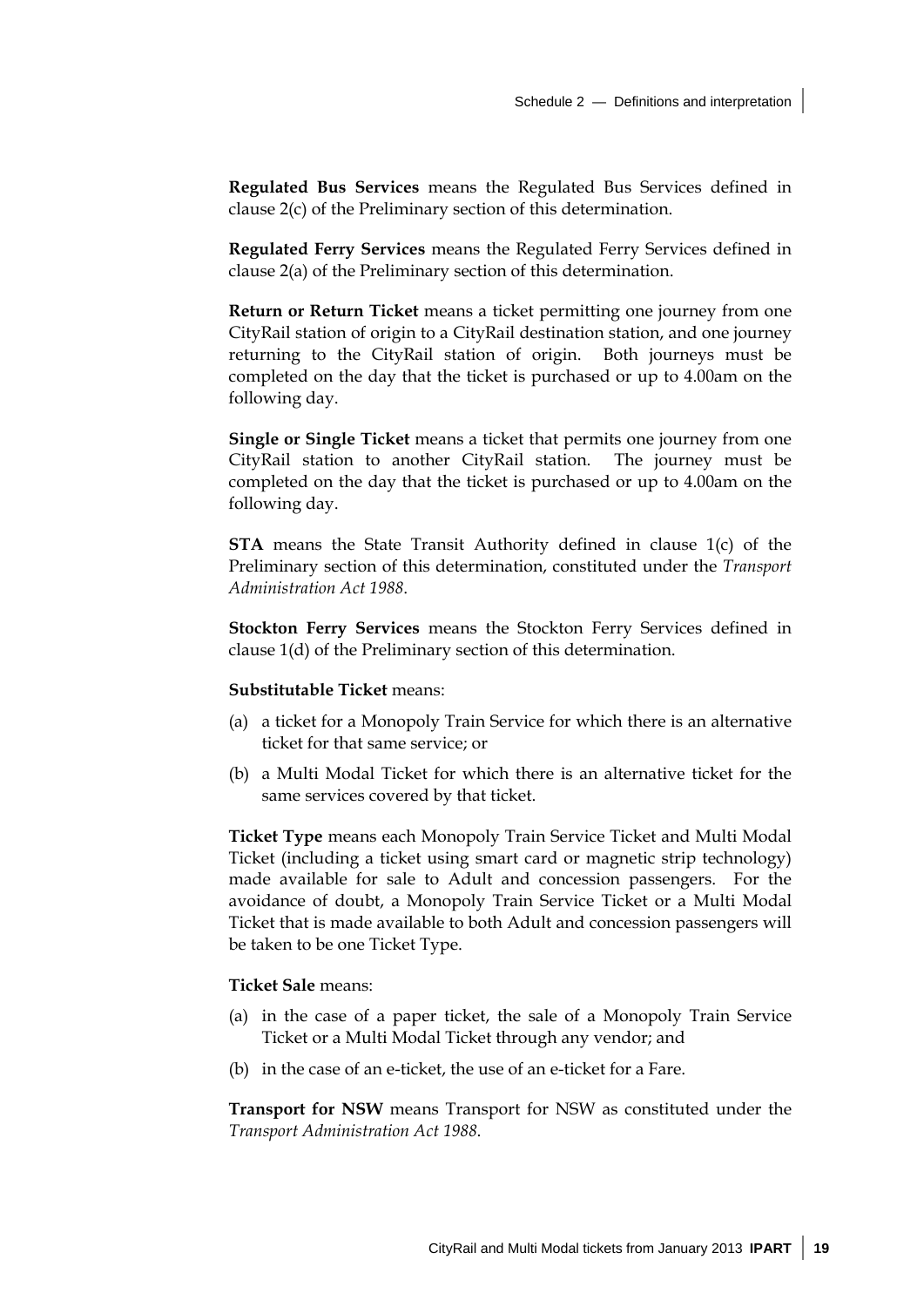**Trial Fare** means a Fare:

- (a) that is forecast by Transport for NSW or RailCorp to contribute less than:
	- (1) 0.1% of Ticket Sales by CityRail (**Ticket Sale Threshold**); and
	- (2) 0.1% of fare revenue (**Revenue Threshold**) for RailCorp's CityRail operations,

over any calendar month, and

(b) for which there is an existing Fare for the same services covered by the Trial Fare.

A Fare will cease to be a Trial Fare if:

- (a) in any calendar month:
	- (1) the Ticket Sales for that Fare exceed the Ticket Sale Threshold; or
	- (2) the fare revenue attributable to that Fare exceeds the Revenue Threshold; or
- (b) the Fare is offered for a period of more than 12 months.

**Weekly** means a ticket that permits unlimited journeys between the stations indicated on the ticket for a period of 7 days (or 8 days if the ticket is purchased after 3pm).

**Yearly** means a ticket that permits unlimited journeys between the stations indicated on the ticket for a period of 365 days

#### **1.2 Consumer Price Index**

$$
\Delta \text{CPI}_1 = \left(\frac{adjustedCPI_{Sept2013}}{adjustedCPI_{Sept2012}}\right) - 1
$$

$$
\Delta \text{CPI}_2 = \left(\frac{adjustedCPI_{Sept2014}}{adjustedCPI_{ sept2012}}\right) - 1
$$

each as calculated and notified by IPART, where:

- (1) AdjustedCPI means CPI less Carbon Price Impact;
- (2) CPI means the consumer price index All Groups index number for Sydney as published by the Australian Bureau of Statistics, or if the Australian Bureau of Statistics does not or ceases to publish the index, then CPI will mean an index determined by IPART;
- (3) Carbon Price Impact means:
	- (A) the impact of the Carbon Price on the CPI as estimated and published by the Australian Bureau of Statistics; or
	- (B) if the Australian Bureau of Statistics does not publish an estimate of the impact of the Carbon Price on the CPI, the impact of the Carbon Price on the CPI as estimated and published by the Reserve Bank of Australia; or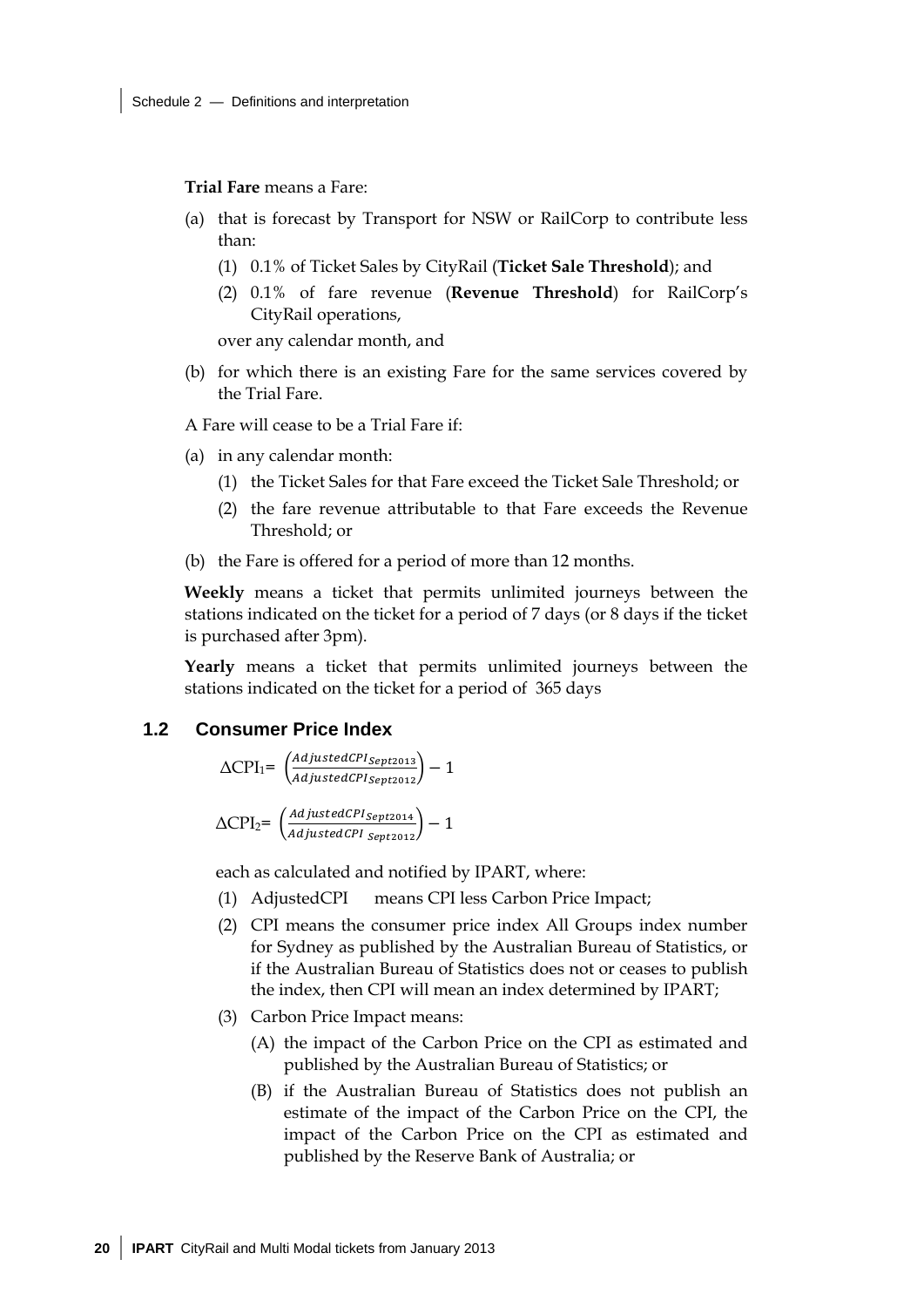- (C) if neither the Australian Bureau of Statistics nor the Reserve Bank of Australia publishes an estimate of the impact of the Carbon Price on the CPI, the impact of the Carbon Price on the CPI as published by the Commonwealth Treasury in Strong growth, low pollution: modelling a carbon price update (2011), Commonwealth Treasury, as updated from time to time; and
- (4) Carbon Price means the carbon pricing scheme implemented under the *Clean Energy Act 2011* (Cth) and associated legislation (including the related amendments to the *Fuel Tax Act 2006* (Cth), *Excise Tariff Act 1921* (Cth) and *Customs Tariff Act 1995* (Cth).
- (b) The subtext (for example  $_{Sept2013}$ ) when used in relation to the AdjustedCPI in paragraph (a) above refers to the CPI and Carbon Price Impact for the quarter and year indicated (in the example, the September quarter for 2013).

### **2 Interpretation**

#### **2.1 General provisions**

In this determination:

- (a) headings are for convenience only and do not affect the interpretation of this determination;
- (b) a reference to a schedule, annexure, clause or table is a reference to a schedule, annexure, clause or table to this determination unless otherwise indicated;
- (c) words importing the singular include the plural and vice versa;
- (d) a reference to a law or statute includes regulations, rules, codes and other instruments under it and consolidations, amendments, reenactments or replacements of them;
- (e) where a word is defined, other grammatical forms of that word have a corresponding meaning;
- (f) a reference to a day is to a calendar day;
- (g) a reference to a person includes a reference to the person's executors, administrators, successors, substitutes (including, but not limited to, persons taking by novation), replacements and assigns;
- (h) a reference to an officer includes a reference to the officer which replaces it or which substantially succeeds to its powers or functions;
- (i) a reference to a body, whether statutory or not:
	- (1) which ceases to exist; or
	- (2) whose powers or functions are transferred to another body,